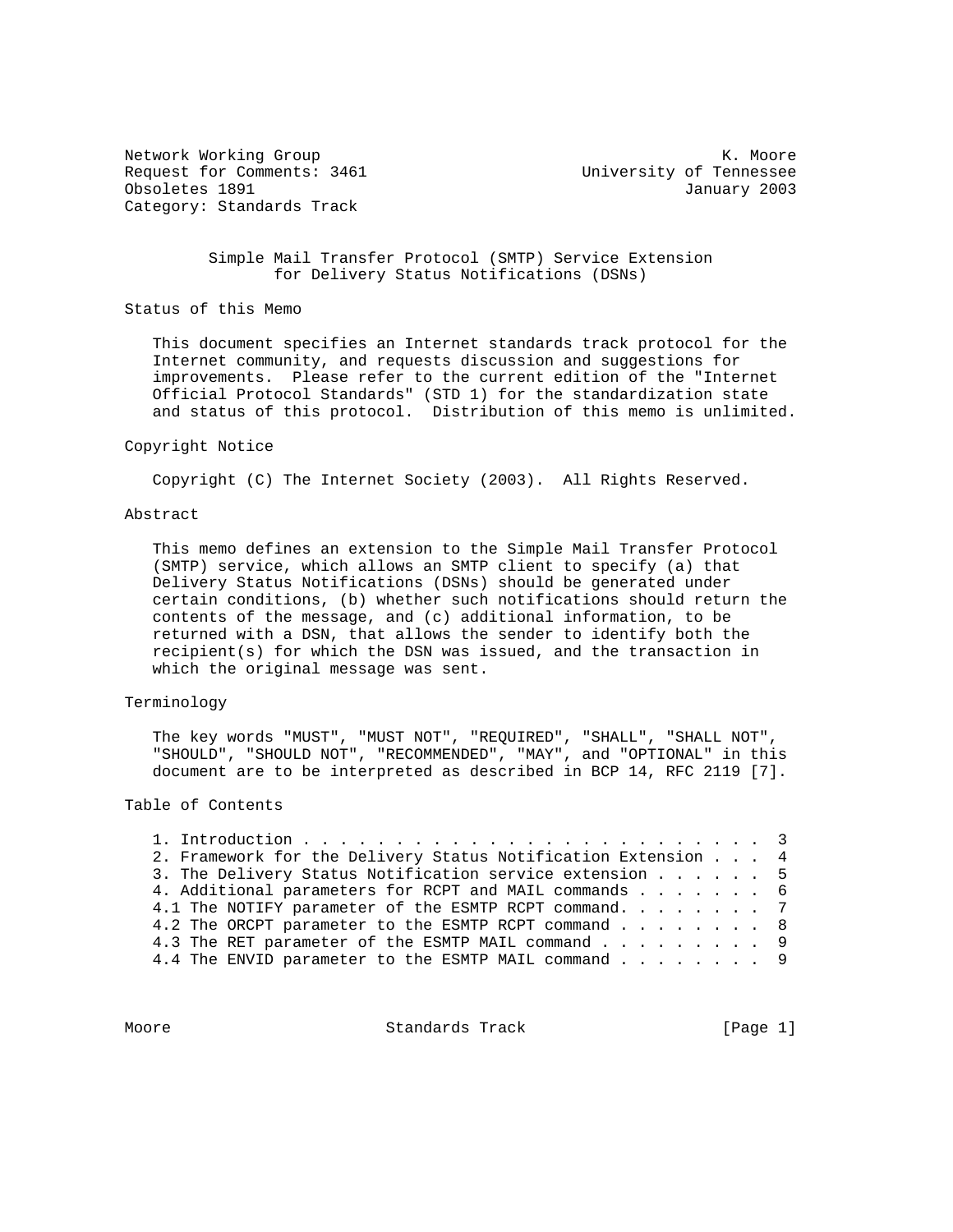| 5.1 SMTP protocol interactions. 11<br>5.2 Handling of messages received via SMTP. 11<br>5.2.1 Relay of messages to other conforming SMTP servers. 12<br>5.2.2 Relay of messages to non-conforming SMTP servers. 13<br>5.2.3 Local delivery of messages. 14<br>5.2.4 Gatewaying a message into a foreign environment 14<br>5.2.6 Failure of a conforming MTA to deliver a message. 16<br>5.2.7 Forwarding, aliases, and mailing lists. 16<br>5.2.7.2 single-recipient aliases. 18<br>5.2.7.3 multiple-recipient aliases. 18<br>5.2.7.4 confidential forwarding addresses 18<br>5.2.8 DSNs describing delivery to multiple recipients 19<br>5.3 Handling of messages from other sources 19<br>6. Format of delivery notifications 20<br>6.1 SMTP Envelope to be used with delivery status<br>6.3 Message/delivery-status fields. 21<br>9. Appendix - Type-Name Definitions 24<br>10.5 Forward from George@Tax-ME.GOV to Sam@Boondoggle.GOV 31<br>10.6 "Delivered" DSN for Bob@Example.COM. 32<br>10.7 Failed DSN for Carol@Ivory.EDU 33<br>10.8 Relayed DSN For Dana@Ivory.EDU 34<br>10.9 Failure notification for Sam@Boondoggle.GOV. 35<br>11. Appendix - Changes since RFC 1891 35 | 4.5 Restrictions on the use of Delivery Status Notification |  |  |
|-------------------------------------------------------------------------------------------------------------------------------------------------------------------------------------------------------------------------------------------------------------------------------------------------------------------------------------------------------------------------------------------------------------------------------------------------------------------------------------------------------------------------------------------------------------------------------------------------------------------------------------------------------------------------------------------------------------------------------------------------------------------------------------------------------------------------------------------------------------------------------------------------------------------------------------------------------------------------------------------------------------------------------------------------------------------------------------------------------------------------------------------------------------------------------------|-------------------------------------------------------------|--|--|
|                                                                                                                                                                                                                                                                                                                                                                                                                                                                                                                                                                                                                                                                                                                                                                                                                                                                                                                                                                                                                                                                                                                                                                                     |                                                             |  |  |
|                                                                                                                                                                                                                                                                                                                                                                                                                                                                                                                                                                                                                                                                                                                                                                                                                                                                                                                                                                                                                                                                                                                                                                                     |                                                             |  |  |
|                                                                                                                                                                                                                                                                                                                                                                                                                                                                                                                                                                                                                                                                                                                                                                                                                                                                                                                                                                                                                                                                                                                                                                                     |                                                             |  |  |
|                                                                                                                                                                                                                                                                                                                                                                                                                                                                                                                                                                                                                                                                                                                                                                                                                                                                                                                                                                                                                                                                                                                                                                                     |                                                             |  |  |
|                                                                                                                                                                                                                                                                                                                                                                                                                                                                                                                                                                                                                                                                                                                                                                                                                                                                                                                                                                                                                                                                                                                                                                                     |                                                             |  |  |
|                                                                                                                                                                                                                                                                                                                                                                                                                                                                                                                                                                                                                                                                                                                                                                                                                                                                                                                                                                                                                                                                                                                                                                                     |                                                             |  |  |
|                                                                                                                                                                                                                                                                                                                                                                                                                                                                                                                                                                                                                                                                                                                                                                                                                                                                                                                                                                                                                                                                                                                                                                                     |                                                             |  |  |
|                                                                                                                                                                                                                                                                                                                                                                                                                                                                                                                                                                                                                                                                                                                                                                                                                                                                                                                                                                                                                                                                                                                                                                                     |                                                             |  |  |
|                                                                                                                                                                                                                                                                                                                                                                                                                                                                                                                                                                                                                                                                                                                                                                                                                                                                                                                                                                                                                                                                                                                                                                                     |                                                             |  |  |
|                                                                                                                                                                                                                                                                                                                                                                                                                                                                                                                                                                                                                                                                                                                                                                                                                                                                                                                                                                                                                                                                                                                                                                                     |                                                             |  |  |
|                                                                                                                                                                                                                                                                                                                                                                                                                                                                                                                                                                                                                                                                                                                                                                                                                                                                                                                                                                                                                                                                                                                                                                                     |                                                             |  |  |
|                                                                                                                                                                                                                                                                                                                                                                                                                                                                                                                                                                                                                                                                                                                                                                                                                                                                                                                                                                                                                                                                                                                                                                                     |                                                             |  |  |
|                                                                                                                                                                                                                                                                                                                                                                                                                                                                                                                                                                                                                                                                                                                                                                                                                                                                                                                                                                                                                                                                                                                                                                                     |                                                             |  |  |
|                                                                                                                                                                                                                                                                                                                                                                                                                                                                                                                                                                                                                                                                                                                                                                                                                                                                                                                                                                                                                                                                                                                                                                                     |                                                             |  |  |
|                                                                                                                                                                                                                                                                                                                                                                                                                                                                                                                                                                                                                                                                                                                                                                                                                                                                                                                                                                                                                                                                                                                                                                                     |                                                             |  |  |
|                                                                                                                                                                                                                                                                                                                                                                                                                                                                                                                                                                                                                                                                                                                                                                                                                                                                                                                                                                                                                                                                                                                                                                                     |                                                             |  |  |
|                                                                                                                                                                                                                                                                                                                                                                                                                                                                                                                                                                                                                                                                                                                                                                                                                                                                                                                                                                                                                                                                                                                                                                                     |                                                             |  |  |
|                                                                                                                                                                                                                                                                                                                                                                                                                                                                                                                                                                                                                                                                                                                                                                                                                                                                                                                                                                                                                                                                                                                                                                                     |                                                             |  |  |
|                                                                                                                                                                                                                                                                                                                                                                                                                                                                                                                                                                                                                                                                                                                                                                                                                                                                                                                                                                                                                                                                                                                                                                                     |                                                             |  |  |
|                                                                                                                                                                                                                                                                                                                                                                                                                                                                                                                                                                                                                                                                                                                                                                                                                                                                                                                                                                                                                                                                                                                                                                                     |                                                             |  |  |
|                                                                                                                                                                                                                                                                                                                                                                                                                                                                                                                                                                                                                                                                                                                                                                                                                                                                                                                                                                                                                                                                                                                                                                                     |                                                             |  |  |
|                                                                                                                                                                                                                                                                                                                                                                                                                                                                                                                                                                                                                                                                                                                                                                                                                                                                                                                                                                                                                                                                                                                                                                                     |                                                             |  |  |
|                                                                                                                                                                                                                                                                                                                                                                                                                                                                                                                                                                                                                                                                                                                                                                                                                                                                                                                                                                                                                                                                                                                                                                                     |                                                             |  |  |
|                                                                                                                                                                                                                                                                                                                                                                                                                                                                                                                                                                                                                                                                                                                                                                                                                                                                                                                                                                                                                                                                                                                                                                                     |                                                             |  |  |
|                                                                                                                                                                                                                                                                                                                                                                                                                                                                                                                                                                                                                                                                                                                                                                                                                                                                                                                                                                                                                                                                                                                                                                                     |                                                             |  |  |
|                                                                                                                                                                                                                                                                                                                                                                                                                                                                                                                                                                                                                                                                                                                                                                                                                                                                                                                                                                                                                                                                                                                                                                                     |                                                             |  |  |
|                                                                                                                                                                                                                                                                                                                                                                                                                                                                                                                                                                                                                                                                                                                                                                                                                                                                                                                                                                                                                                                                                                                                                                                     |                                                             |  |  |
|                                                                                                                                                                                                                                                                                                                                                                                                                                                                                                                                                                                                                                                                                                                                                                                                                                                                                                                                                                                                                                                                                                                                                                                     |                                                             |  |  |
|                                                                                                                                                                                                                                                                                                                                                                                                                                                                                                                                                                                                                                                                                                                                                                                                                                                                                                                                                                                                                                                                                                                                                                                     |                                                             |  |  |
|                                                                                                                                                                                                                                                                                                                                                                                                                                                                                                                                                                                                                                                                                                                                                                                                                                                                                                                                                                                                                                                                                                                                                                                     |                                                             |  |  |
|                                                                                                                                                                                                                                                                                                                                                                                                                                                                                                                                                                                                                                                                                                                                                                                                                                                                                                                                                                                                                                                                                                                                                                                     |                                                             |  |  |
|                                                                                                                                                                                                                                                                                                                                                                                                                                                                                                                                                                                                                                                                                                                                                                                                                                                                                                                                                                                                                                                                                                                                                                                     |                                                             |  |  |
|                                                                                                                                                                                                                                                                                                                                                                                                                                                                                                                                                                                                                                                                                                                                                                                                                                                                                                                                                                                                                                                                                                                                                                                     |                                                             |  |  |
|                                                                                                                                                                                                                                                                                                                                                                                                                                                                                                                                                                                                                                                                                                                                                                                                                                                                                                                                                                                                                                                                                                                                                                                     |                                                             |  |  |
|                                                                                                                                                                                                                                                                                                                                                                                                                                                                                                                                                                                                                                                                                                                                                                                                                                                                                                                                                                                                                                                                                                                                                                                     |                                                             |  |  |
|                                                                                                                                                                                                                                                                                                                                                                                                                                                                                                                                                                                                                                                                                                                                                                                                                                                                                                                                                                                                                                                                                                                                                                                     |                                                             |  |  |
|                                                                                                                                                                                                                                                                                                                                                                                                                                                                                                                                                                                                                                                                                                                                                                                                                                                                                                                                                                                                                                                                                                                                                                                     |                                                             |  |  |
|                                                                                                                                                                                                                                                                                                                                                                                                                                                                                                                                                                                                                                                                                                                                                                                                                                                                                                                                                                                                                                                                                                                                                                                     |                                                             |  |  |
|                                                                                                                                                                                                                                                                                                                                                                                                                                                                                                                                                                                                                                                                                                                                                                                                                                                                                                                                                                                                                                                                                                                                                                                     |                                                             |  |  |
|                                                                                                                                                                                                                                                                                                                                                                                                                                                                                                                                                                                                                                                                                                                                                                                                                                                                                                                                                                                                                                                                                                                                                                                     |                                                             |  |  |
|                                                                                                                                                                                                                                                                                                                                                                                                                                                                                                                                                                                                                                                                                                                                                                                                                                                                                                                                                                                                                                                                                                                                                                                     |                                                             |  |  |
|                                                                                                                                                                                                                                                                                                                                                                                                                                                                                                                                                                                                                                                                                                                                                                                                                                                                                                                                                                                                                                                                                                                                                                                     |                                                             |  |  |
|                                                                                                                                                                                                                                                                                                                                                                                                                                                                                                                                                                                                                                                                                                                                                                                                                                                                                                                                                                                                                                                                                                                                                                                     |                                                             |  |  |
|                                                                                                                                                                                                                                                                                                                                                                                                                                                                                                                                                                                                                                                                                                                                                                                                                                                                                                                                                                                                                                                                                                                                                                                     |                                                             |  |  |
|                                                                                                                                                                                                                                                                                                                                                                                                                                                                                                                                                                                                                                                                                                                                                                                                                                                                                                                                                                                                                                                                                                                                                                                     |                                                             |  |  |
|                                                                                                                                                                                                                                                                                                                                                                                                                                                                                                                                                                                                                                                                                                                                                                                                                                                                                                                                                                                                                                                                                                                                                                                     |                                                             |  |  |
|                                                                                                                                                                                                                                                                                                                                                                                                                                                                                                                                                                                                                                                                                                                                                                                                                                                                                                                                                                                                                                                                                                                                                                                     | 14. Full Copyright Statement. 38                            |  |  |

Moore **Standards Track** [Page 2]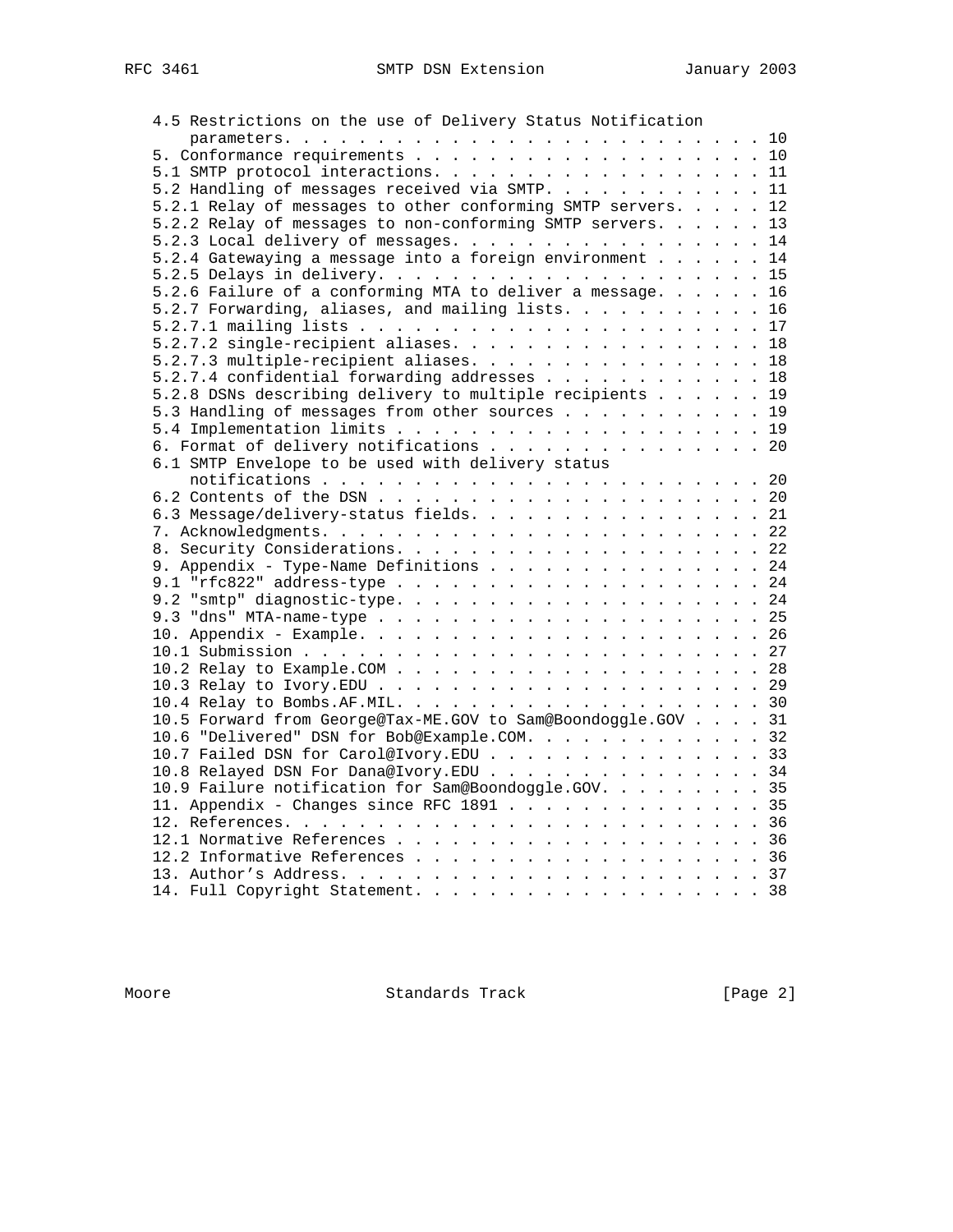#### 1. Introduction

 The SMTP protocol [1] requires that an SMTP server provide notification of delivery failure, if it determines that a message cannot be delivered to one or more recipients. Traditionally, such notification consists of an ordinary Internet mail message (format defined by [2]), sent to the envelope sender address (the argument of the SMTP MAIL command), containing an explanation of the error and at least the headers of the failed message.

 Experience with large mail distribution lists [8] indicates that such messages are often insufficient to diagnose problems, or even to determine at which host or for which recipients a problem occurred. In addition, the lack of a standardized format for delivery notifications in Internet mail makes it difficult to exchange such notifications with other message handling systems.

 Such experience has demonstrated a need for a delivery status notification service for Internet electronic mail, which:

- (a) is reliable, in the sense that any DSN request will either be honored at the time of final delivery, or result in a response that indicates that the request cannot be honored,
- (b) when both success and failure notifications are requested, provides an unambiguous and nonconflicting indication of whether delivery of a message to a recipient succeeded or failed,
- (c) is stable, in that a failed attempt to deliver a DSN should never result in the transmission of another DSN over the network,
- (d) preserves sufficient information to allow the sender to identify both the mail transaction and the recipient address which caused the notification, even when mail is forwarded or gatewayed to foreign environments, and
- (e) interfaces acceptably with non-SMTP and non-822-based mail systems, both so that notifications returned from foreign mail systems may be useful to Internet users, and so that the notification requests from foreign environments may be honored. Among the requirements implied by this goal are the ability to request non-return-of-content, and the ability to specify whether positive delivery notifications, negative delivery notifications, both, or neither, should be issued.

Moore **Standards Track** [Page 3]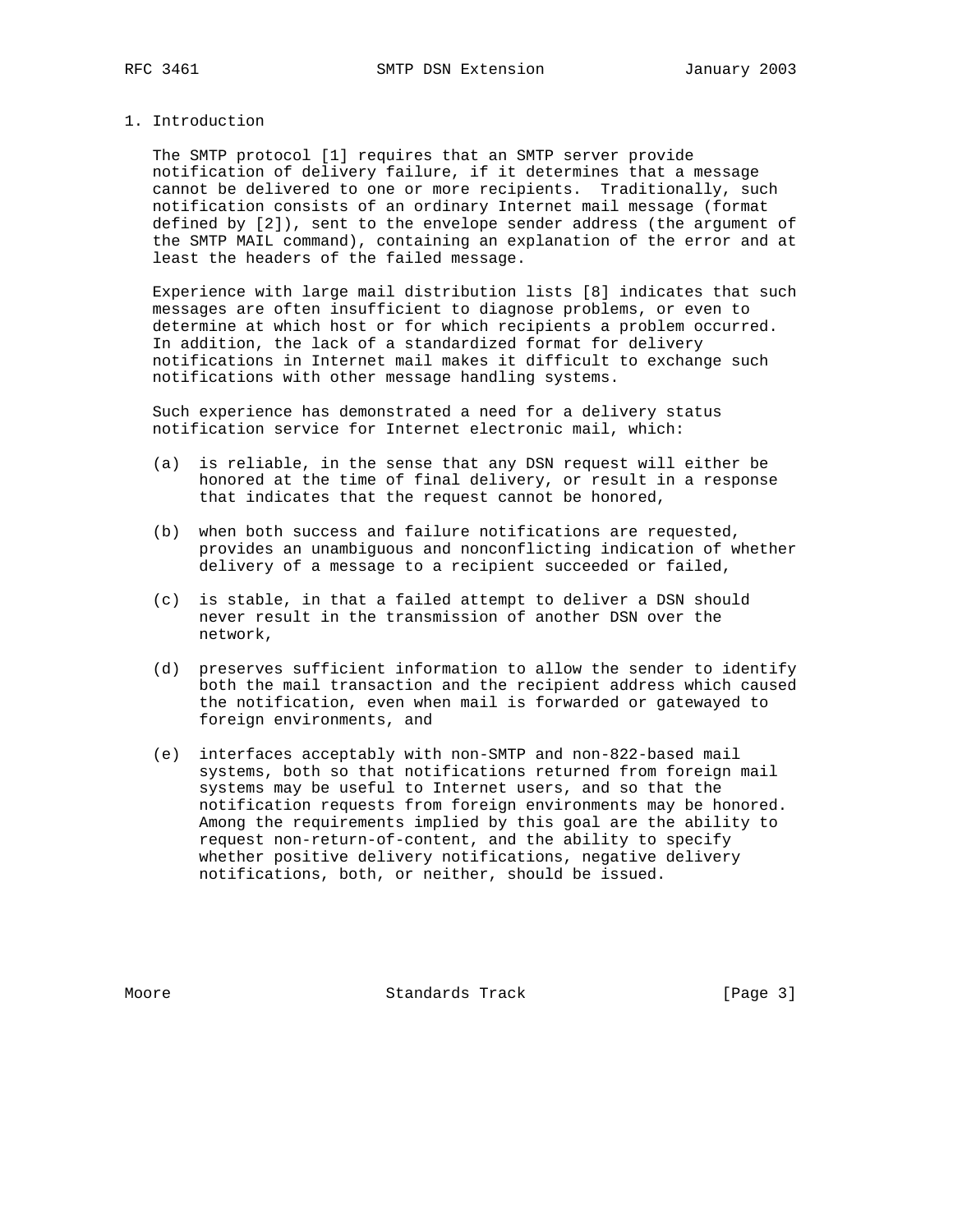In an attempt to provide such a service, this memo uses the mechanism defined in [1] to define an extension to the SMTP protocol. Using this mechanism, an SMTP client may request that an SMTP server issue or not issue a Delivery Status Notification (DSN) under certain conditions. The format of a DSN is defined in [3].

2. Framework for the Delivery Status Notification Extension

The following service extension is therefore defined:

- (1) The name of the SMTP service extension is "Delivery Status Notification";
- (2) the EHLO keyword value associated with this extension is "DSN", the meaning of which is defined in section 3 of this memo;
- (3) no parameters are allowed with this EHLO keyword value;
- (4) two optional parameters are added to the RCPT command, and two optional parameters are added to the MAIL command:

 An optional parameter for the RCPT command, using the esmtp-keyword "NOTIFY", (to specify the conditions under which a Delivery Status Notification should be generated), is defined in section 5.1,

 An optional parameter for the RCPT command, using the esmtp-keyword "ORCPT", (used to convey the "original" (sender-specified) recipient address), is defined in section 5.2, and

 An optional parameter for the MAIL command, using the esmtp-keyword "RET", (to request that DSNs containing an indication of delivery failure either return the entire contents of a message or only the message headers), is defined in section 5.3,

 An optional parameter for the MAIL command, using the esmtp-keyword "ENVID", (used to propagate an identifier for this message transmission envelope, which is also known to the sender and will, if present, be returned in any DSNs issued for this transmission), is defined in section 4.4;

(5) no additional SMTP verbs are defined by this extension.

 The remainder of this memo specifies how support for the extension affects the behavior of a message transfer agent.

Moore **Standards Track** [Page 4]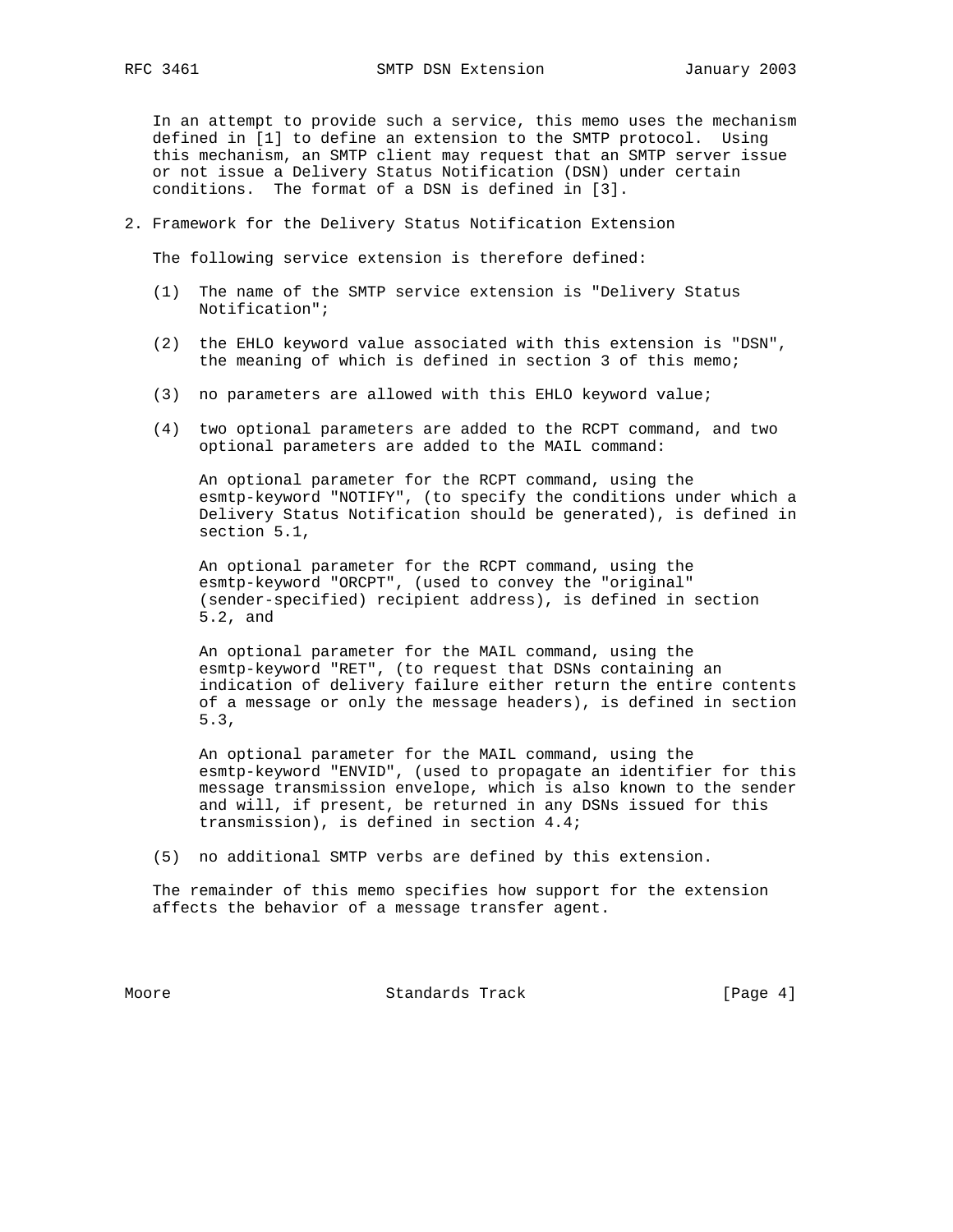#### 3. The Delivery Status Notification service extension

 An SMTP client wishing to request a DSN for a message may issue the EHLO command to start an SMTP session, to determine if the server supports any of several service extensions. If the server responds with code 250 to the EHLO command, and the response includes the EHLO keyword DSN, then the Delivery Status Notification extension (as described in this memo) is supported.

 Ordinarily, when an SMTP server returns a positive (2xx) reply code in response to a RCPT command, it agrees to accept responsibility for either delivering the message to the named recipient, or sending a notification to the sender of the message indicating that delivery has failed. However, an extended SMTP ("ESMTP") server which implements this service extension will accept an optional NOTIFY parameter with the RCPT command. If present, the NOTIFY parameter alters the conditions for generation of Delivery Status Notifications from the default (issue notifications only on failure) specified in [1]. The ESMTP client may also request (via the RET parameter) whether the entire contents of the original message should be returned (as opposed to just the headers of that message), along with the DSN.

 In general, an ESMTP server which implements this service extension will propagate Delivery Status Notification requests when relaying mail to other SMTP-based MTAs which also support this extension, and make a "best effort" to ensure that such requests are honored when messages are passed into other environments.

 In order for Delivery Status Notifications to be meaningful to the sender, ESMTP servers, which support this extension, should propagate the following information for use in generating DSNs to any other MTAs that are used to relay the message:

 (a) for each recipient, a copy of the original recipient address, as used by the sender of the message.

 This address need not be the same as the mailbox specified in the RCPT command. For example, if a message was originally addressed to A@B.C and later forwarded to A@D.E, after such forwarding has taken place, the RCPT command will specify a mailbox of A@D.E. However, the original recipient address remains A@B.C.

Moore **Standards Track** [Page 5]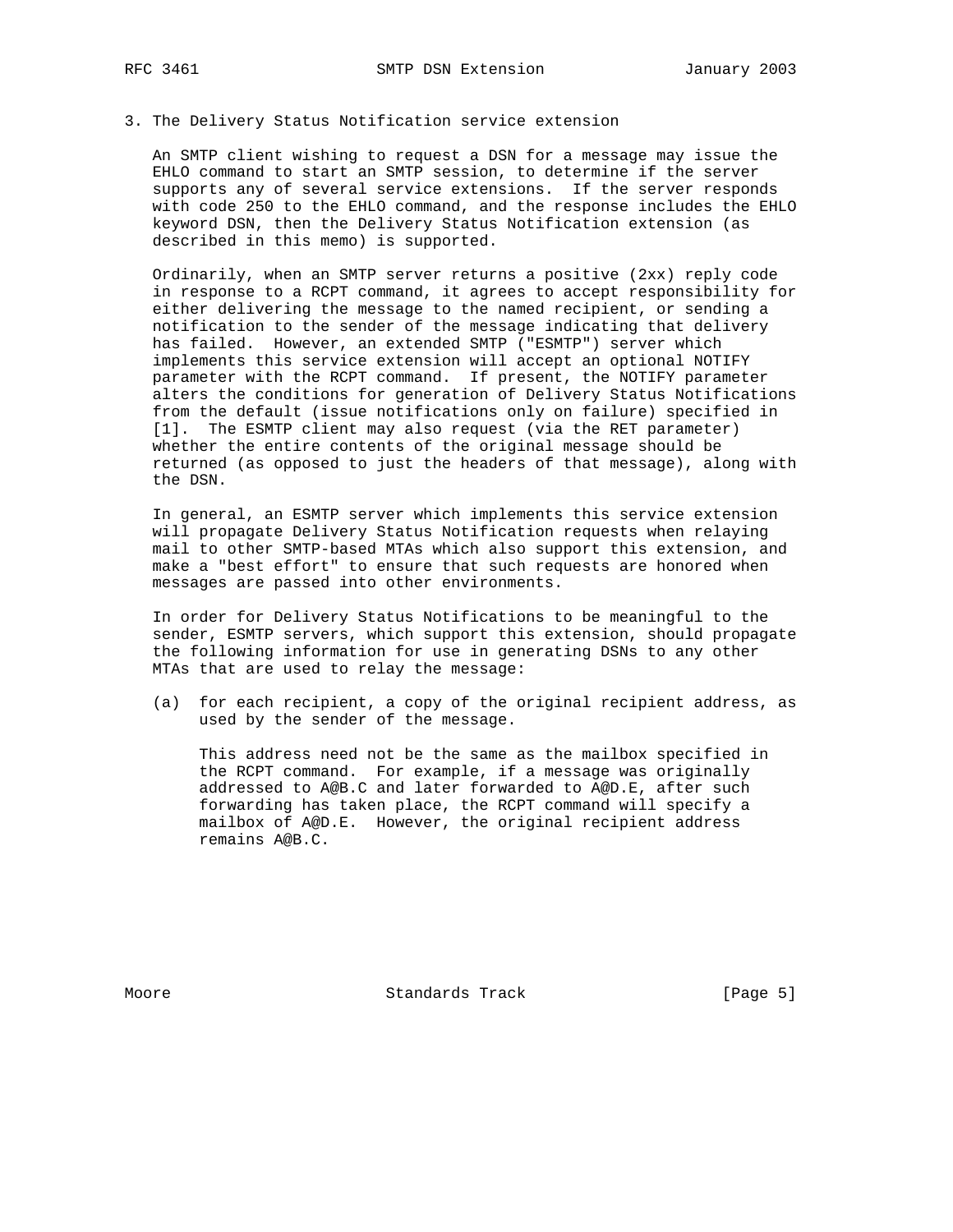Also, if the message originated from an environment which does not use Internet-style user@domain addresses, and was gatewayed into SMTP, the original recipient address will preserve the original form of the recipient address.

- (b) for the entire SMTP transaction, an envelope identification string, which may be used by the sender to associate any delivery status notifications with the transaction used to send the original message.
- 4. Additional parameters for RCPT and MAIL commands

 The extended RCPT and MAIL commands are issued by a client when it wishes to request a DSN from the server, under certain conditions, for a particular recipient. The extended RCPT and MAIL commands are identical to the RCPT and MAIL commands defined in [1], except that one or more of the following parameters appear after the sender or recipient address, respectively. The general syntax for extended SMTP commands is defined in [1].

 NOTE: Although RFC 822 ABNF is used to describe the syntax of these parameters, they are not, in the language of that document, "structured field bodies". Therefore, while parentheses MAY appear within an emstp-value, they are not recognized as comment delimiters.

 The syntax for "esmtp-value" in [1] does not allow SP, "=", control characters, or characters outside the traditional ASCII range of 1-127 decimal to be transmitted in an esmtp-value. Because the ENVID and ORCPT parameters may need to convey values outside this range, the esmtp-values for these parameters are encoded as "xtext". "xtext" is formally defined as follows:

 xchar = any ASCII CHAR between "!" (33) and "˜" (126) inclusive, except for "+" and "=".

- ; "hexchar"s are intended to encode octets that cannot appear ; as ASCII characters within an esmtp-value.
- hexchar = ASCII "+" immediately followed by two upper case hexadecimal digits

When encoding an octet sequence as xtext:

xtext =  $*( \times \text{char} / \text{hexchar} )$ 

 + Any ASCII CHAR between "!" and "˜" inclusive, except for "+" and "=", MAY be encoded as itself. (A CHAR in this range MAY instead be encoded as a "hexchar", at the implementor's discretion.)

Moore Standards Track [Page 6]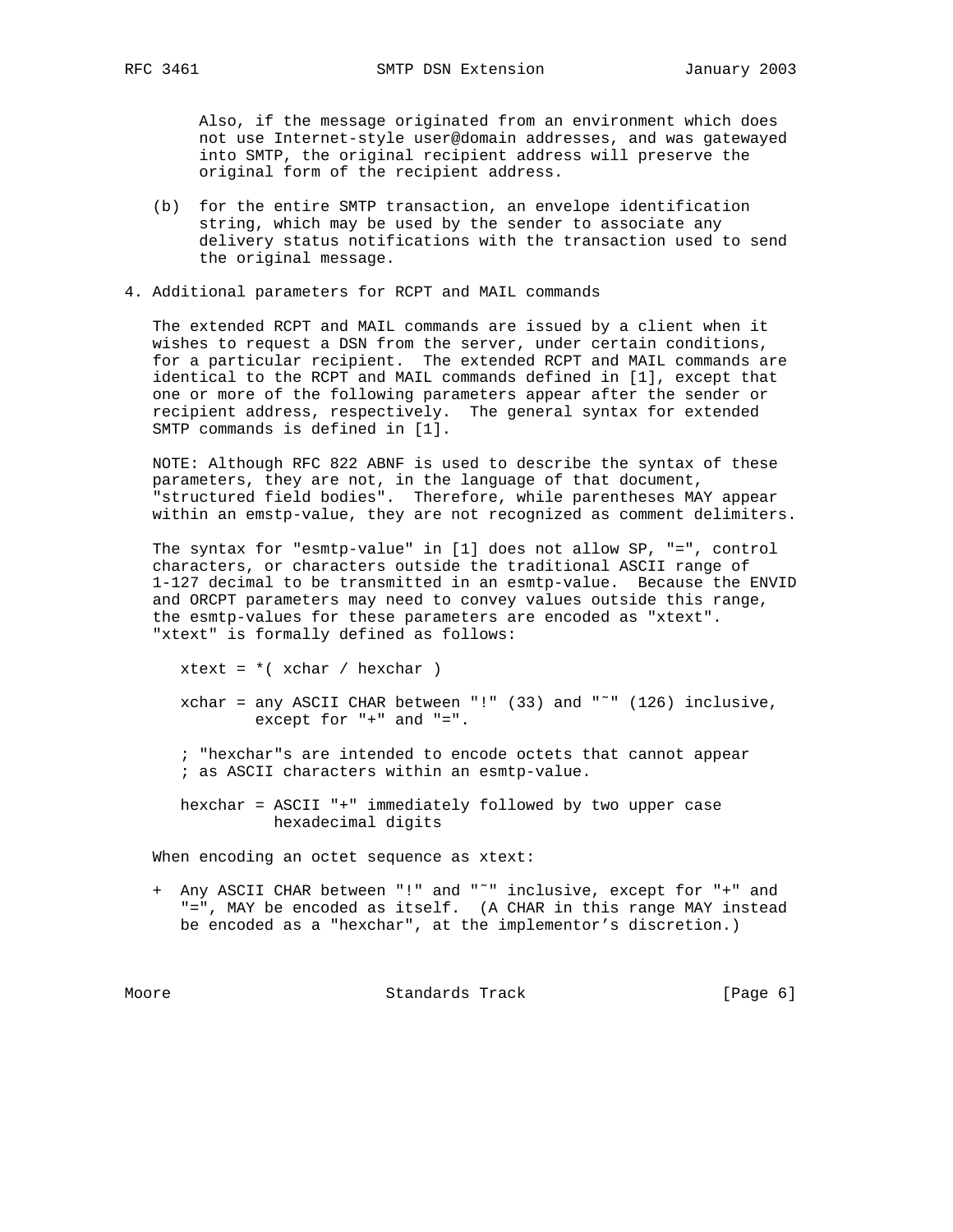- + ASCII CHARs that fall outside the range above must be encoded as "hexchar".
- 4.1 The NOTIFY parameter of the ESMTP RCPT command

 A RCPT command issued by a client may contain the optional esmtp-keyword "NOTIFY", to specify the conditions under which the SMTP server should generate DSNs for that recipient. If the NOTIFY esmtp-keyword is used, it MUST have an associated esmtp-value, formatted according to the following rules, using the ABNF of RFC 822:

notify-esmtp-value = "NEVER" / 1#notify-list-element

notify-list-element = "SUCCESS" / "FAILURE" / "DELAY"

Notes:

- a. Multiple notify-list-elements, separated by commas, MAY appear in a NOTIFY parameter; however, the NEVER keyword MUST appear by itself.
- b. Any of the keywords NEVER, SUCCESS, FAILURE, or DELAY may be spelled in any combination of upper and lower case letters.

The meaning of the NOTIFY parameter values is generally as follows:

- + A NOTIFY parameter value of "NEVER" requests that a DSN not be returned to the sender under any conditions.
- + A NOTIFY parameter value containing the "SUCCESS" or "FAILURE" keywords requests that a DSN be issued on successful delivery or delivery failure, respectively.
- + A NOTIFY parameter value containing the keyword "DELAY" indicates the sender's willingness to receive "delayed" DSNs. Delayed DSNs may be issued if delivery of a message has been delayed for an unusual amount of time (as determined by the MTA at which the message is delayed), but the final delivery status (whether successful or failure) cannot be determined. The absence of the DELAY keyword in a NOTIFY parameter requests that a "delayed" DSN NOT be issued under any conditions.

 The actual rules governing interpretation of the NOTIFY parameter are given in section 6.

Moore **Standards Track** [Page 7]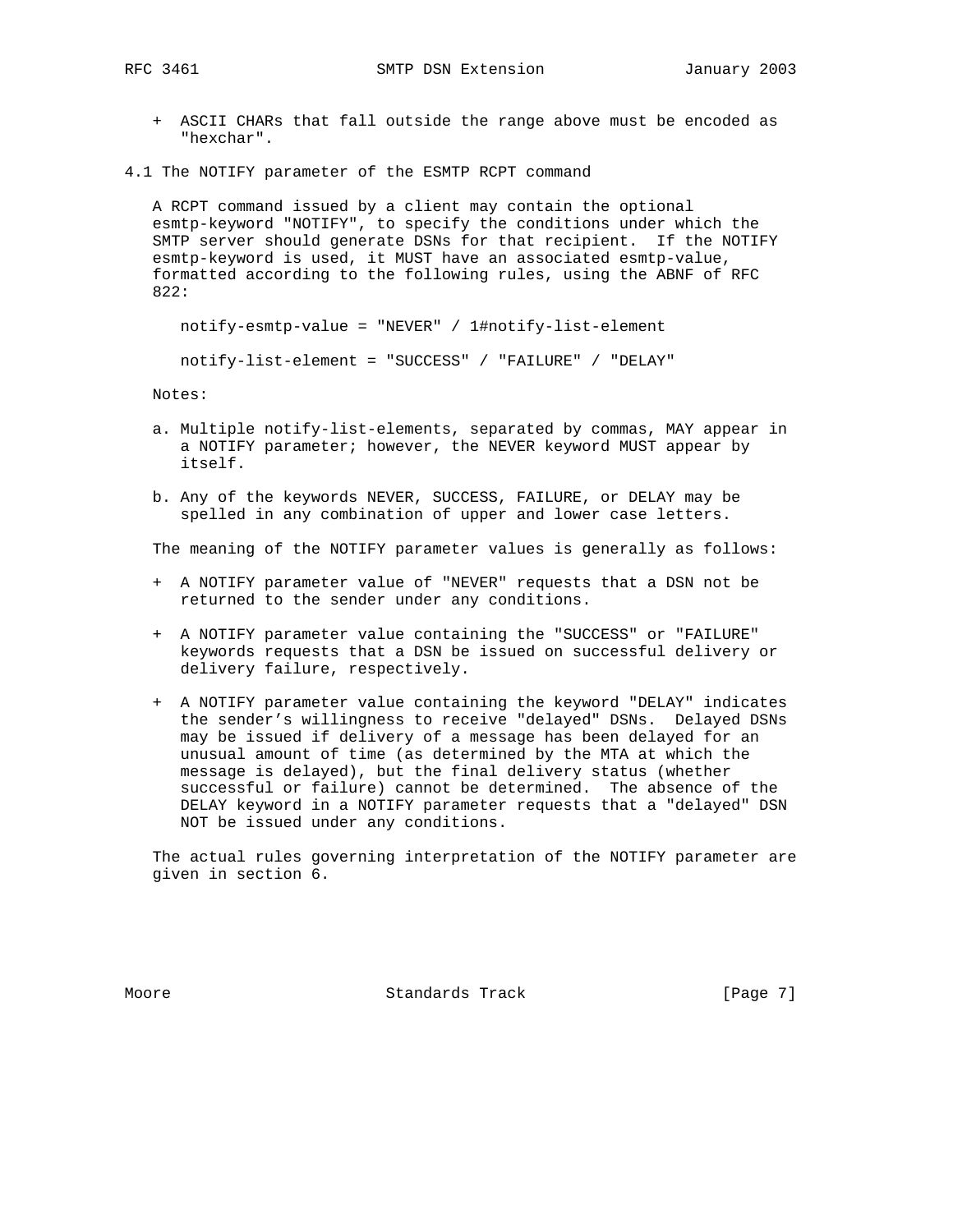For compatibility with SMTP clients that do not use the NOTIFY facility, the absence of a NOTIFY parameter in a RCPT command may be interpreted as either NOTIFY=FAILURE or NOTIFY=FAILURE,DELAY.

4.2 The ORCPT parameter to the ESMTP RCPT command

 The ORCPT esmtp-keyword of the RCPT command is used to specify an "original" recipient address that corresponds to the actual recipient to which the message is to be delivered. If the ORCPT esmtp-keyword is used, it MUST have an associated esmtp-value, which consists of the original recipient address, encoded according to the rules below. The ABNF for the ORCPT parameter is:

orcpt-parameter = "ORCPT=" original-recipient-address

original-recipient-address = addr-type ";" xtext

addr-type = atom

 The "addr-type" portion MUST be an IANA-registered electronic mail address-type (as defined in [3]), while the "xtext" portion contains an encoded representation of the original recipient address using the rules in section 5 of this document. The entire ORCPT parameter MAY be up to 500 characters in length.

 When initially submitting a message via SMTP, if the ORCPT parameter is used, it MUST contain the same address as the RCPT TO address (unlike the RCPT TO address, the ORCPT parameter will be encoded as xtext). Likewise, when a mailing list submits a message via SMTP to be distributed to the list subscribers, if ORCPT is used, the ORCPT parameter MUST match the new RCPT TO address of each recipient, not the address specified by the original sender of the message.)

 The "addr-type" portion of the original-recipient-address is used to indicate the "type" of the address which appears in the ORCPT parameter value. However, the address associated with the ORCPT keyword is NOT constrained to conform to the syntax rules for that "addr-type".

 Ideally, the "xtext" portion of the original-recipient-address should contain, in encoded form, the same sequence of characters that the sender used to specify the recipient. However, for a message gatewayed from an environment (such as X.400) in which a recipient address is not a simple string of printable characters, the representation of recipient address must be defined by a specification for gatewaying between DSNs and that environment.

Moore Standards Track [Page 8]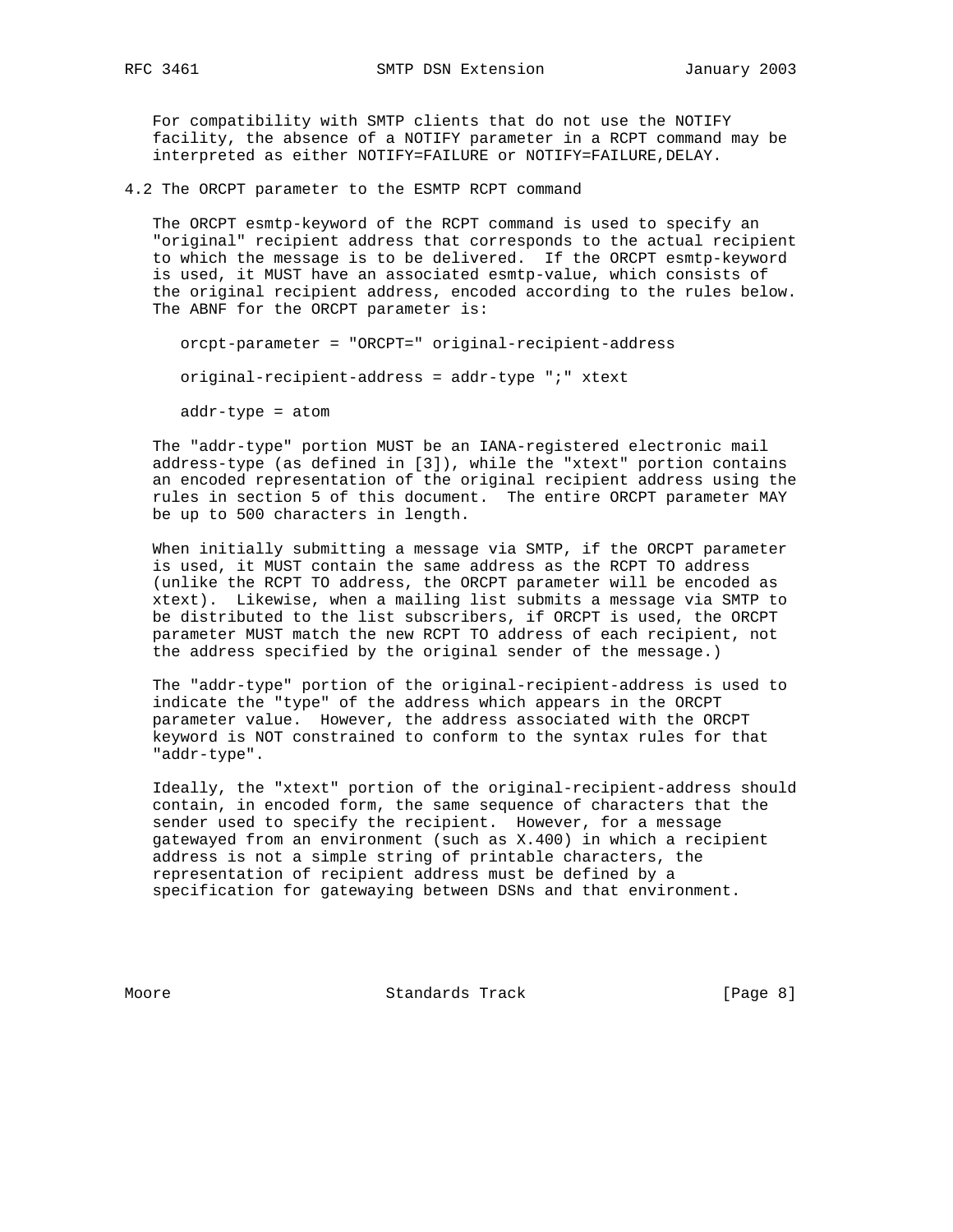Due to limitations in the Delivery Status Notification format, the value of the original recipient address prior to encoding as "xtext" MUST consist entirely of printable (graphic and white space) characters from the US-ASCII [4] repertoire. If an addr-type is defined for addresses which use characters outside of this repertoire, the specification for that addr-type MUST define the means of encoding those addresses in printable US-ASCII characters when are then encoded as xtext.

4.3 The RET parameter of the ESMTP MAIL command

 The RET esmtp-keyword on the extended MAIL command specifies whether or not the message should be included in any failed DSN issued for this message transmission. If the RET esmtp-keyword is used, it MUST have an associated esmtp-value, which is one of the following keywords:

 FULL requests that the entire message be returned in any "failed" Delivery Status Notification issued for this recipient.

HDRS requests that only the headers of the message be returned.

 The FULL and HDRS keywords may be spelled in any combination of upper and lower case letters.

 If no RET parameter is supplied, the MTA MAY return either the headers of the message or the entire message for any DSN containing indication of failed deliveries.

 Note that the RET parameter only applies to DSNs that indicate delivery failure for at least one recipient. If a DSN contains no indications of delivery failure, only the headers of the message should be returned.

4.4 The ENVID parameter to the ESMTP MAIL command

 The ENVID esmtp-keyword of the SMTP MAIL command is used to specify an "envelope identifier" to be transmitted along with the message and included in any DSNs issued for any of the recipients named in this SMTP transaction. The purpose of the envelope identifier is to allow the sender of a message to identify the transaction for which the DSN was issued.

Moore **Standards Track** [Page 9]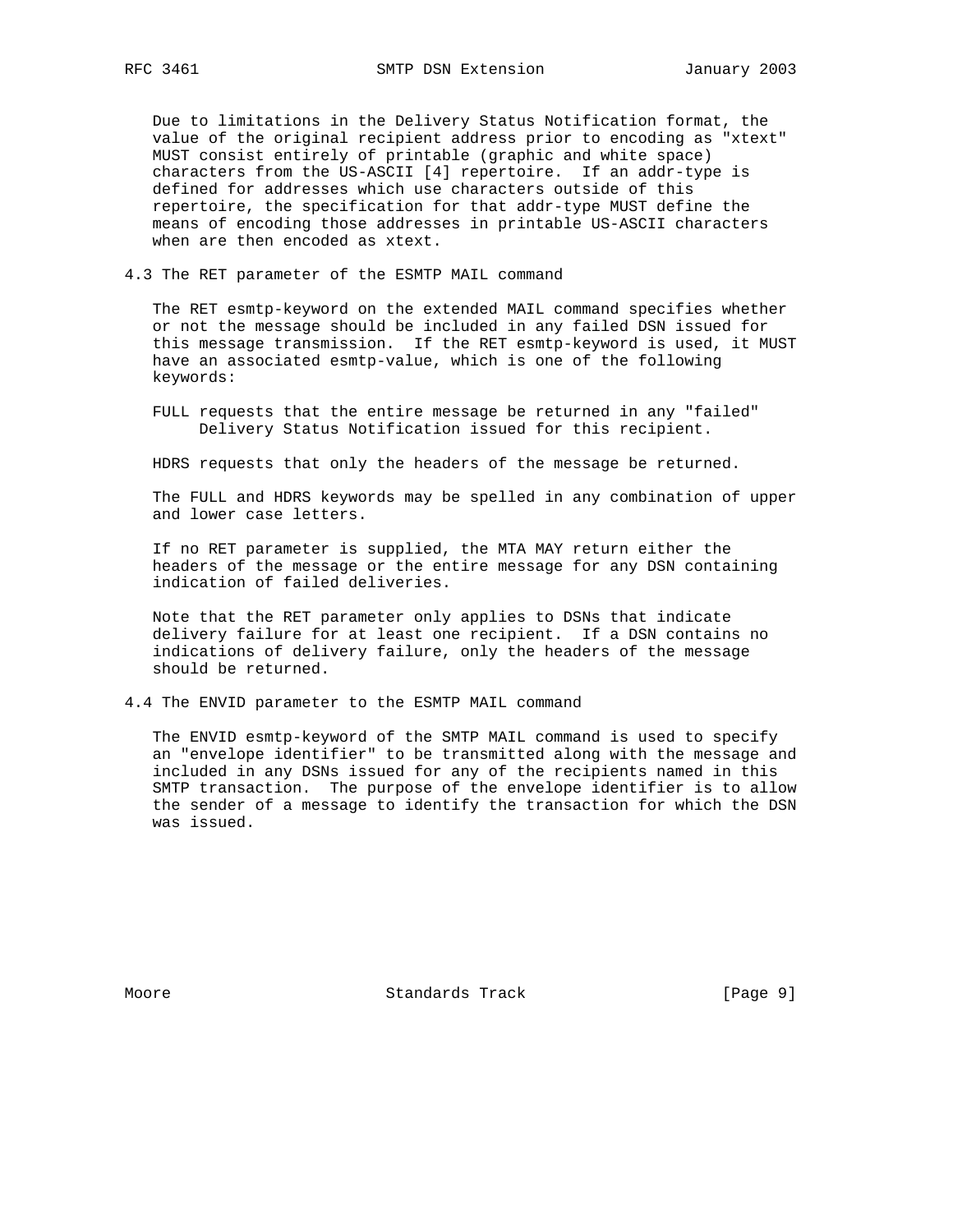The ABNF for the ENVID parameter is:

envid-parameter = "ENVID=" xtext

 The ENVID esmtp-keyword MUST have an associated esmtp-value. No meaning is assigned by the mail system to the presence or absence of this parameter or to any esmtp-value associated with this parameter; the information is used only by the sender or his user agent. The ENVID parameter MAY be up to 100 characters in length.

 Due to limitations in the Delivery Status Notification format, the value of the ENVID parameter prior to encoding as "xtext" MUST consist entirely of printable (graphic and white space) characters from the US-ASCII [4] repertoire.

4.5 Restrictions on the use of Delivery Status Notification parameters

 The RET and ENVID parameters MUST NOT appear more than once each in any single MAIL command. If more than one of either of these parameters appears in a MAIL command, the ESMTP server SHOULD respond with "501 syntax error in parameters or arguments".

 The NOTIFY and ORCPT parameters MUST NOT appear more than once in any RCPT command. If more than one of either of these parameters appears in a RCPT command, the ESMTP server SHOULD respond with "501 syntax error in parameters or arguments".

5. Conformance requirements

 The Simple Mail Transfer Protocol (SMTP) is used by Message Transfer Agents (MTAs) when accepting, relaying, or gatewaying mail, as well as User Agents (UAs) when submitting mail to the mail transport system. The DSN extension to SMTP may be used to allow UAs to convey the sender's requests as to when DSNs should be issued. A UA which claims to conform to this specification must meet certain requirements as described below.

 Typically, a message transfer agent (MTA) which supports SMTP will assume, at different times, both the role of a SMTP client and an SMTP server, and may also provide local delivery, gatewaying to foreign environments, forwarding, and mailing list expansion. An MTA which, when acting as an SMTP server, issues the DSN keyword in response to the EHLO command, MUST obey the rules below for a "conforming SMTP client" when acting as a client, and a "conforming SMTP server" when acting as a server. The term "conforming MTA" refers to an MTA which conforms to this specification, independent of its role of client or server.

Moore Standards Track [Page 10]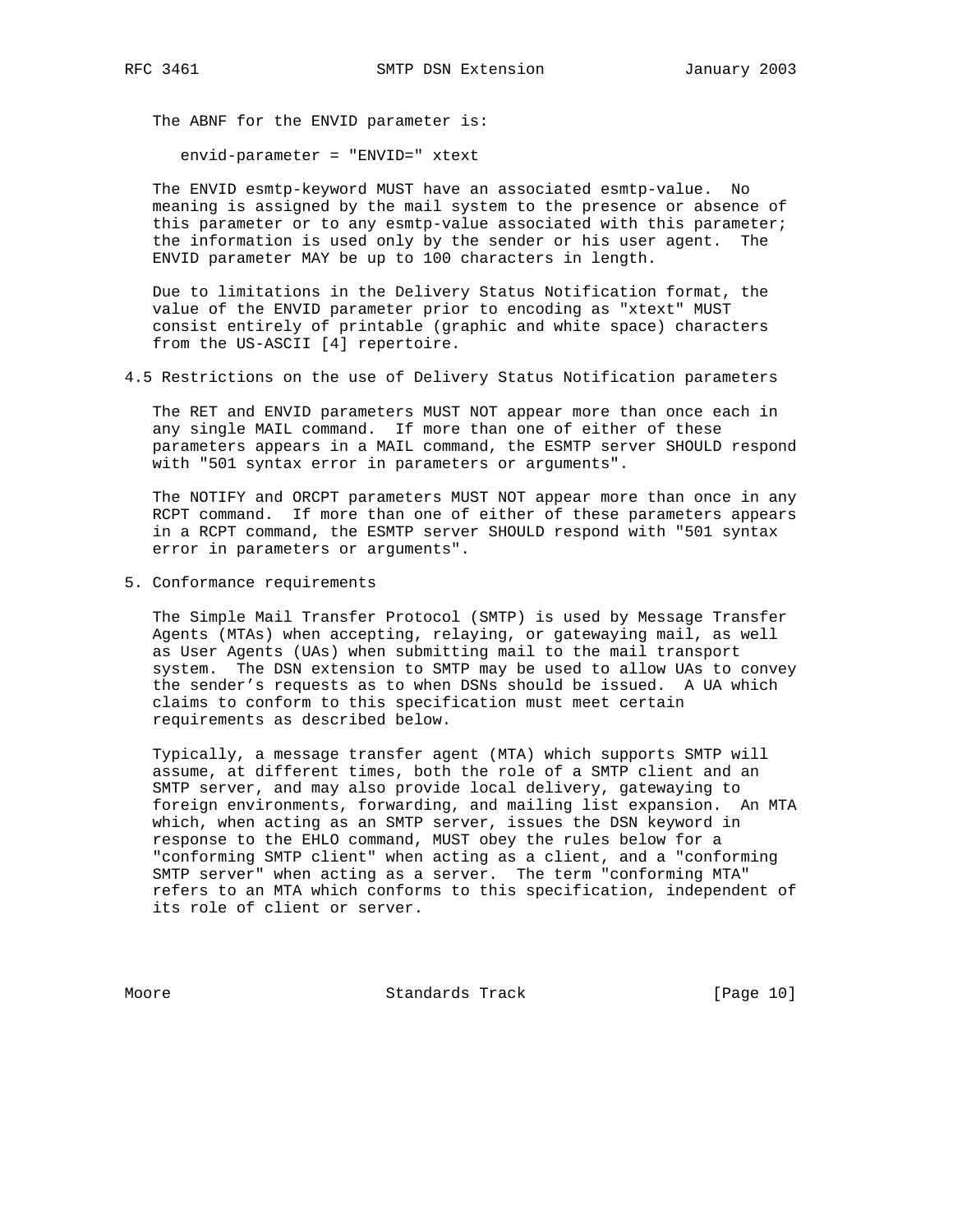#### 5.1 SMTP protocol interactions

 The following rules apply to SMTP transactions in which any of the ENVID, NOTIFY, RET, or ORCPT keywords are used:

 (a) If an SMTP client issues a MAIL command containing a valid ENVID parameter and associated esmtp-value and/or a valid RET parameter and associated esmtp-value, a conforming SMTP server MUST return the same reply-code as it would to the same MAIL command without the ENVID and/or RET parameters. A conforming SMTP server MUST NOT refuse a MAIL command based on the absence or presence of valid ENVID or RET parameters, or on their associated esmtp-values.

 However, if the associated esmtp-value is not valid (i.e., contains illegal characters), or if there is more than one ENVID or RET parameter in a particular MAIL command, the server MUST issue the reply-code 501 with an appropriate message (e.g., "syntax error in parameter").

 (b) If an SMTP client issues a RCPT command containing any valid NOTIFY and/or ORCPT parameters, a conforming SMTP server MUST return the same response as it would to the same RCPT command without those NOTIFY and/or ORCPT parameters. A conforming SMTP server MUST NOT refuse a RCPT command based on the presence or absence of any of these parameters.

 However, if any of the associated esmtp-values are not valid, or if there is more than one of any of these parameters in a particular RCPT command, the server SHOULD issue the response "501 syntax error in parameter".

5.2 Handling of messages received via SMTP

 This section describes how a conforming MTA should handle any messages received via SMTP.

 NOTE: A DSN MUST NOT be returned to the sender for any message for which the return address from the SMTP MAIL command was NULL ("<>"), even if the sender's address is available from other sources (e.g., the message header). However, the MTA which would otherwise issue a DSN SHOULD inform the local postmaster of delivery failures through some appropriate mechanism that will not itself result in the generation of DSNs.

 DISCUSSION: RFC 1123, section 2.3.3 requires error notifications to be sent with a NULL return address ("reverse-path"). This creates an interesting situation when a message arrives with one or more

Moore Standards Track [Page 11]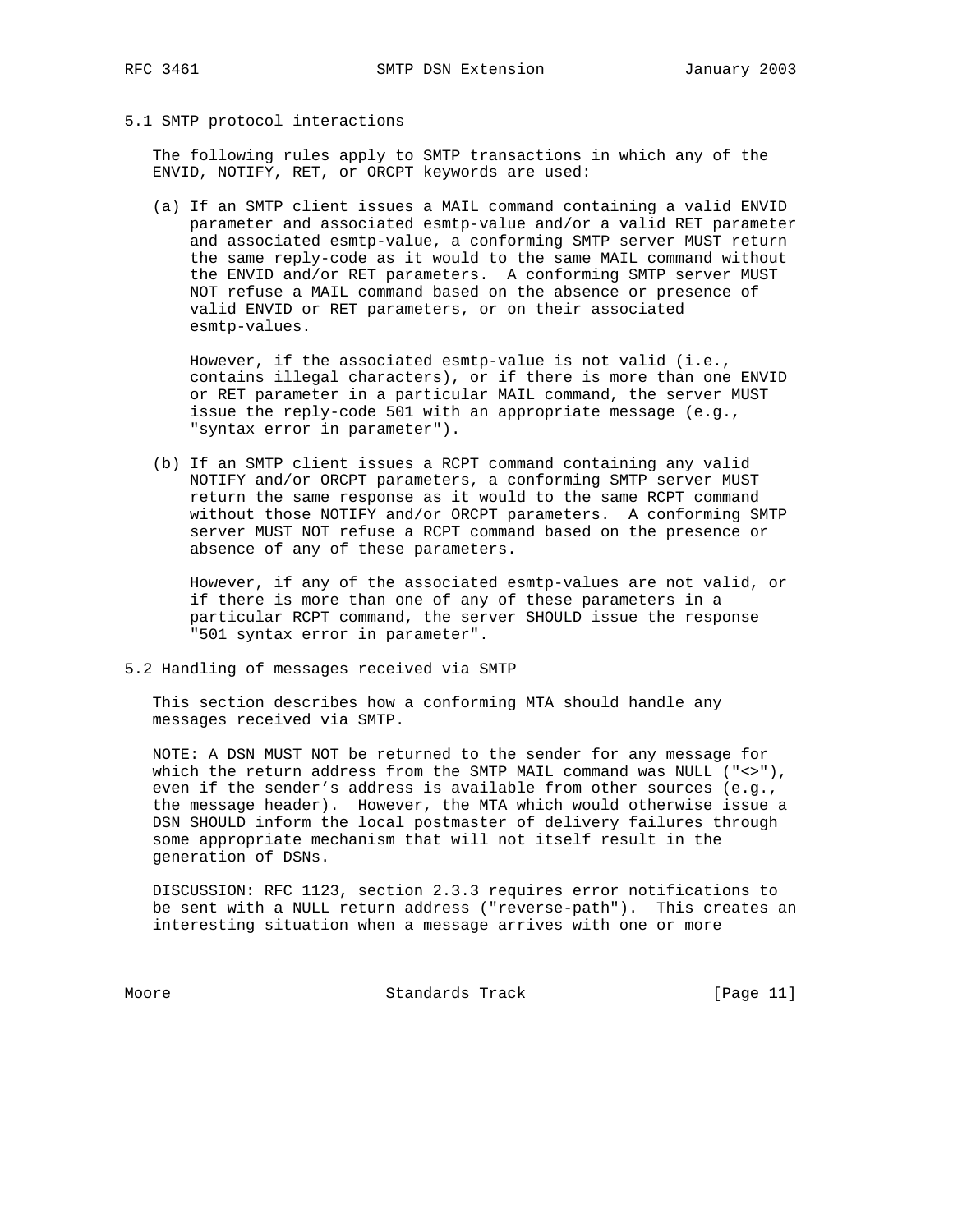nonfunctional recipient addresses in addition to a nonfunctional return address. When delivery to one of the recipient addresses fails, the MTA will attempt to send a nondelivery notification to the return address, setting the return address on the notification to NULL. When the delivery of this notification fails, the MTA attempting delivery of that notification sees a NULL return address. If that MTA were not to inform anyone of the situation, the original message would be silently lost. Furthermore, a nonfunctional return address is often indicative of a configuration problem in the sender's MTA. Reporting the condition to the local postmaster may help to speed correction of such errors.

5.2.1 Relay of messages to other conforming SMTP servers

 The following rules govern the behavior of a conforming MTA, when relaying a message which was received via the SMTP protocol, to an SMTP server that supports the Delivery Status Notification service extension:

- (a) Any ENVID parameter included in the MAIL command when a message was received, MUST also appear on the MAIL command with which the message is relayed, with the same associated esmtp-value. If no ENVID parameter was included in the MAIL command when the message was received, the ENVID parameter MUST NOT be supplied when the message is relayed.
- (b) Any RET parameter included in the MAIL command when a message was received, MUST also appear on the MAIL command with which the message is relayed, with the same associated esmtp-value. If no RET parameter was included in the MAIL command when the message was received, the RET parameter MUST NOT supplied when the message is relayed.
- (c) If the NOTIFY parameter was supplied for a recipient when the message was received, the RCPT command issued when the message is relayed MUST also contain the NOTIFY parameter along with its associated esmtp-value. If the NOTIFY parameter was not supplied for a recipient when the message was received, the NOTIFY parameter MUST NOT be supplied for that recipient when the message is relayed.
- (d) If any ORCPT parameter was present in the RCPT command for a recipient when the message was received, an ORCPT parameter with the identical original-recipient-address MUST appear in the RCPT command issued for that recipient when relaying the message. (For example, the MTA therefore MUST NOT change the case of any alphabetic characters in an ORCPT parameter.)

Moore Standards Track [Page 12]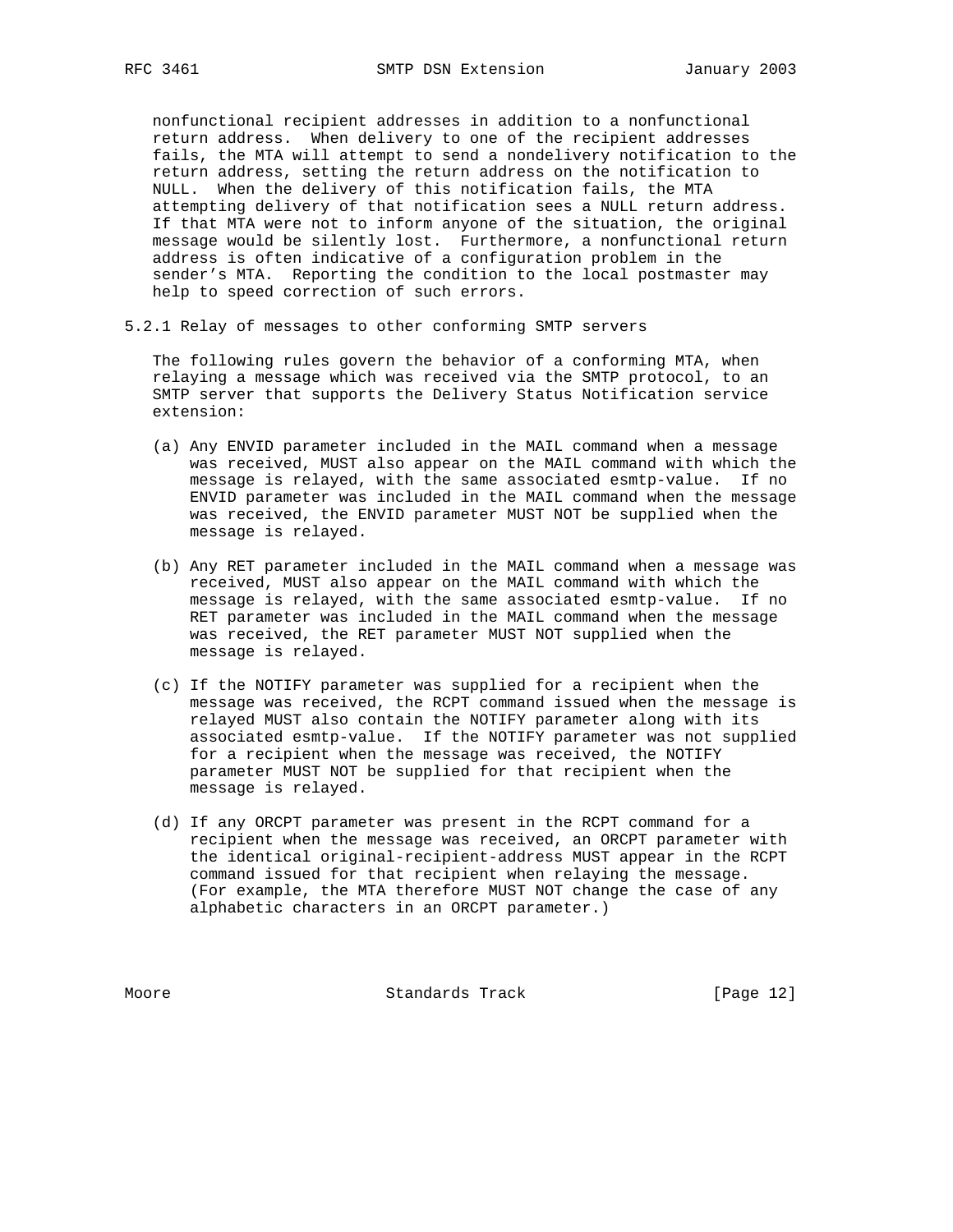If no ORCPT parameter was present in the RCPT command when the message was received, an ORCPT parameter MAY be added to the RCPT command when the message is relayed. If an ORCPT parameter is added by the relaying MTA, it MUST contain the recipient address from the RCPT command used when the message was received by that MTA.

5.2.2 Relay of messages to non-conforming SMTP servers

 The following rules govern the behavior of a conforming MTA (in the role of client), when relaying a message which was received via the SMTP protocol, to an SMTP server that does not support the Delivery Status Notification service extension:

- (a) ENVID, NOTIFY, RET, or ORCPT parameters MUST NOT be issued when relaying the message.
- (b) If the NOTIFY parameter was supplied for a recipient, with an esmtp-value containing the keyword SUCCESS, and the SMTP server returns a success (2xx) reply-code in response to the RCPT command, the client MUST issue a "relayed" DSN for that recipient.
- (c) If the NOTIFY parameter was supplied for a recipient with an esmtp-value containing the keyword FAILURE, and the SMTP server returns a permanent failure (5xx) reply-code in response to the RCPT command, the client MUST issue a "failed" DSN for that recipient.
- (d) If the NOTIFY parameter was supplied for a recipient with an esmtp-value of NEVER, the client MUST NOT issue a DSN for that recipient, regardless of the reply-code returned by the SMTP server. However, if the server returned a failure (5xx) reply-code, the client MAY inform the local postmaster of the delivery failure via an appropriate mechanism that will not itself result in the generation of DSNs.

 When attempting to relay a message to an SMTP server that does not support this extension, and if NOTIFY=NEVER was specified for some recipients of that message, a conforming SMTP client MAY relay the message for those recipients in a separate SMTP transaction, using an empty reverse-path in the MAIL command. This will prevent DSNs from being issued for those recipients by MTAs that conform to [1].

Moore Standards Track [Page 13]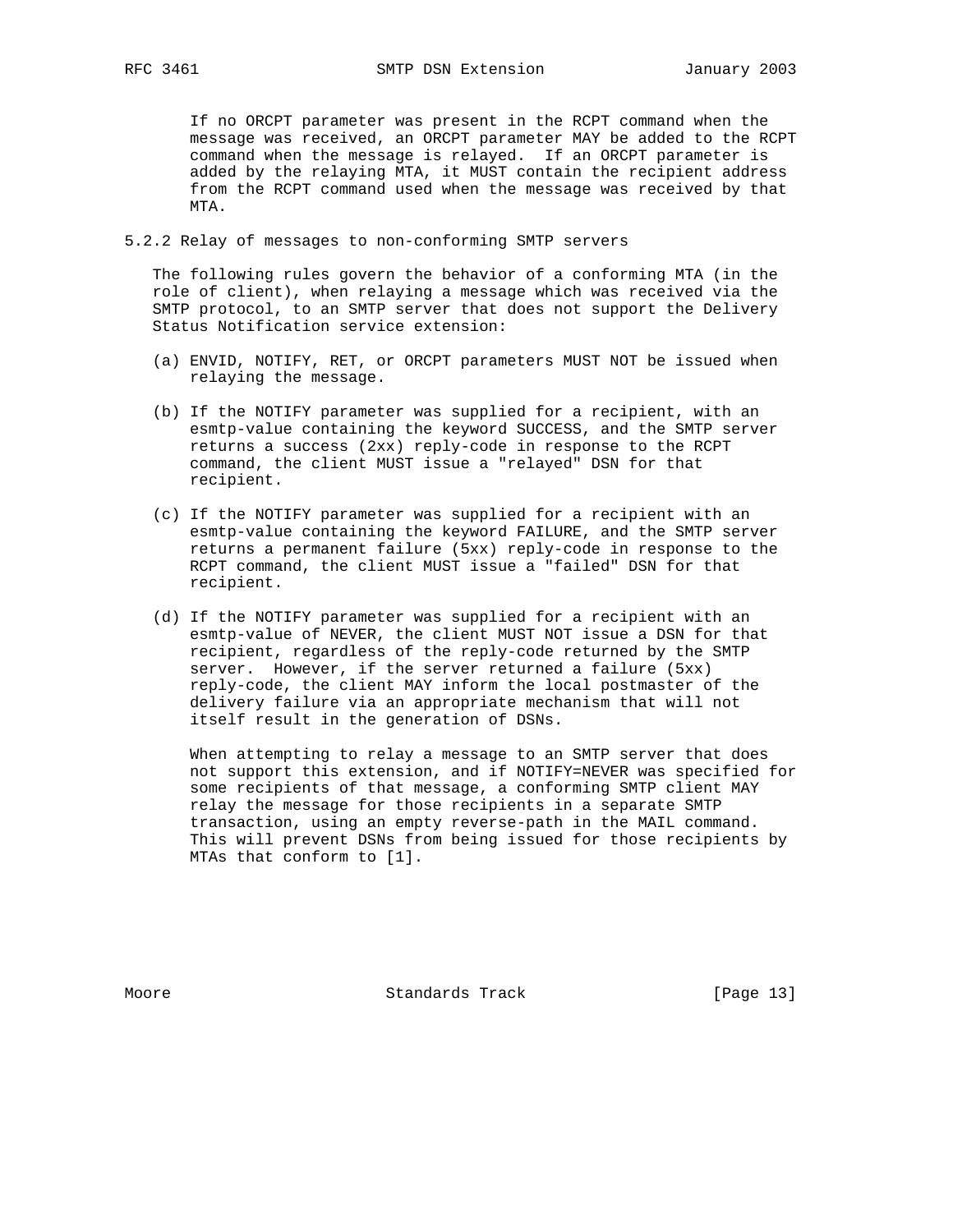- (e) If a NOTIFY parameter was not supplied for a recipient, and the SMTP server returns a success (2xx) reply-code in response to a RCPT command, the client MUST NOT issue any DSN for that recipient.
- (f) If a NOTIFY parameter was not supplied for a recipient, and the SMTP server returns a permanent failure (5xx) reply-code in response to a RCPT command, the client MUST issue a "failed" DSN for that recipient.
- 5.2.3 Local delivery of messages

 The following rules govern the behavior of a conforming MTA upon successful delivery of a message that was received via the SMTP protocol, to a local recipient's mailbox:

 "Delivery" means that the message has been placed in the recipient's mailbox. For messages which are transmitted to a mailbox for later retrieval via IMAP [9], POP [10] or a similar message access protocol, "delivery" occurs when the message is made available to the IMAP (POP, etc.) service, rather than when the message is retrieved by the recipient's user agent.

 Similarly, for a recipient address which corresponds to a mailing list exploder, "delivery" occurs when the message is made available to that list exploder, even though the list exploder might refuse to deliver that message to the list recipients.

- (a) If the NOTIFY parameter was supplied for that recipient, with an esmtp-value containing the SUCCESS keyword, the MTA MUST issue a "delivered" DSN for that recipient.
- (b) If the NOTIFY parameter was supplied for that recipient which did not contain the SUCCESS keyword, the MTA MUST NOT issue a DSN for that recipient.
- (c) If the NOTIFY parameter was not supplied for that recipient, the MTA MUST NOT issue a DSN.

5.2.4 Gatewaying a message into a foreign environment

 The following rules govern the behavior of a conforming MTA, when gatewaying a message that was received via the SMTP protocol, into a foreign (non-SMTP) environment:

 (a) If the the foreign environment is capable of issuing appropriate notifications under the conditions requested by the NOTIFY parameter, and the conforming MTA can ensure that any

Moore **Standards Track** [Page 14]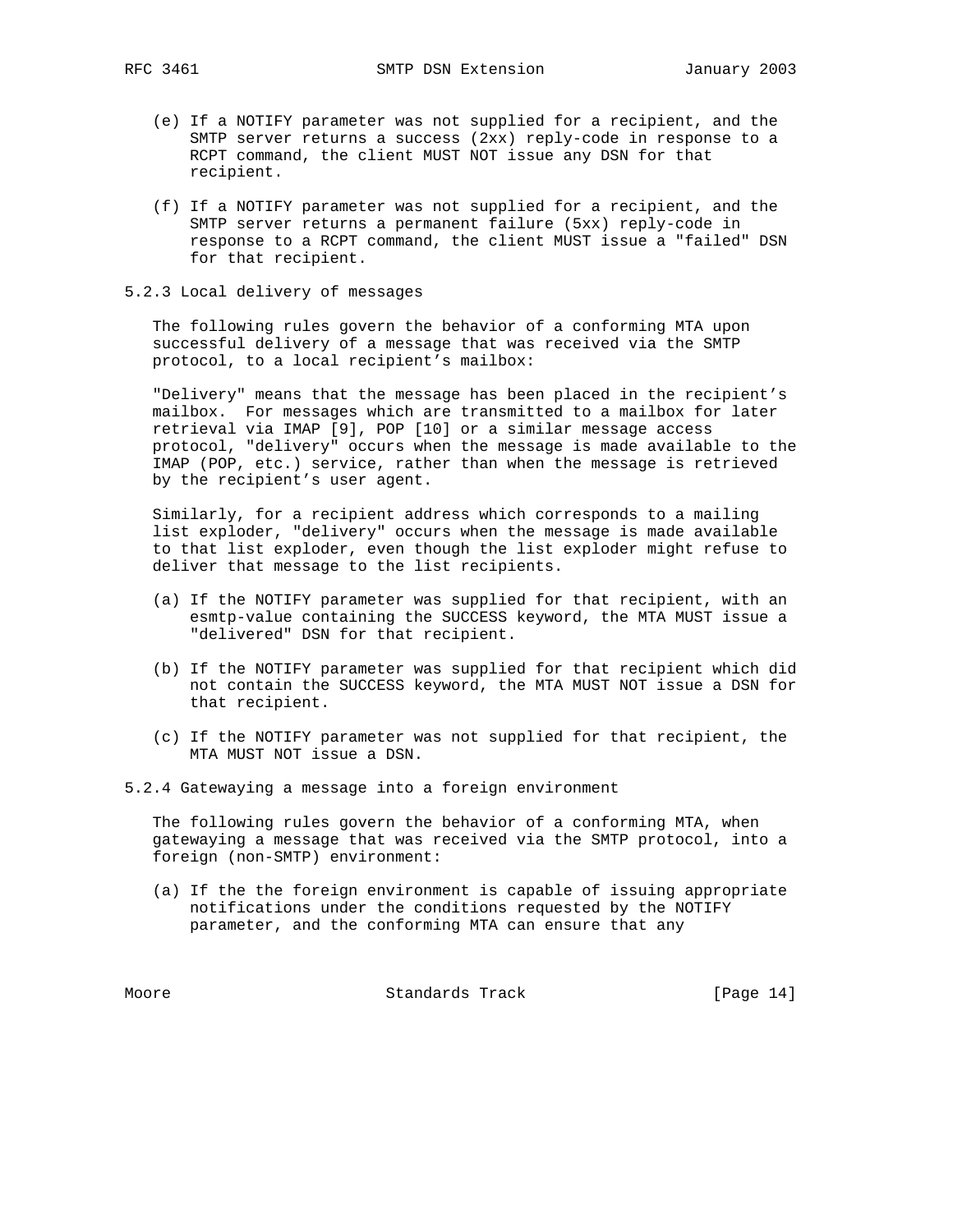notification thus issued will be translated into a DSN and delivered to the original sender, then the MTA SHOULD gateway the message into the foreign environment, requesting notification under the desired conditions, without itself issuing a DSN.

- (b) If a NOTIFY parameter was supplied with the SUCCESS keyword, but the destination environment cannot return an appropriate notification on successful delivery, the MTA SHOULD issue a "relayed" DSN for that recipient.
- (c) If a NOTIFY parameter was supplied with an esmtp-keyword of NEVER, a DSN MUST NOT be issued. If possible, the MTA SHOULD direct the destination environment to not issue delivery notifications for that recipient.
- (d) If the NOTIFY parameter was not supplied for a particular recipient, a DSN SHOULD NOT be issued by the gateway. The gateway SHOULD attempt to ensure that appropriate notification will be provided by the foreign mail environment if eventual delivery failure occurs, and that no notification will be issued on successful delivery.
- (e) When gatewaying a message into a foreign environment, the return-of-content conditions specified by any RET parameter are nonbinding; however, the MTA SHOULD attempt to honor the request using whatever mechanisms exist in the foreign environment.

## 5.2.5 Delays in delivery

 If a conforming MTA receives a message via the SMTP protocol, and is unable to deliver or relay the message to one or more recipients for an extended length of time (to be determined by the MTA), it MAY issue a "delayed" DSN for those recipients, subject to the following conditions:

- (a) If the NOTIFY parameter was supplied for a recipient and its value included the DELAY keyword, a "delayed" DSN MAY be issued.
- (b) If the NOTIFY parameter was not supplied for a recipient, a "delayed" DSN MAY be issued.
- (c) If the NOTIFY parameter was supplied which did not contain the DELAY keyword, a "delayed" DSN MUST NOT be issued.

Moore Standards Track [Page 15]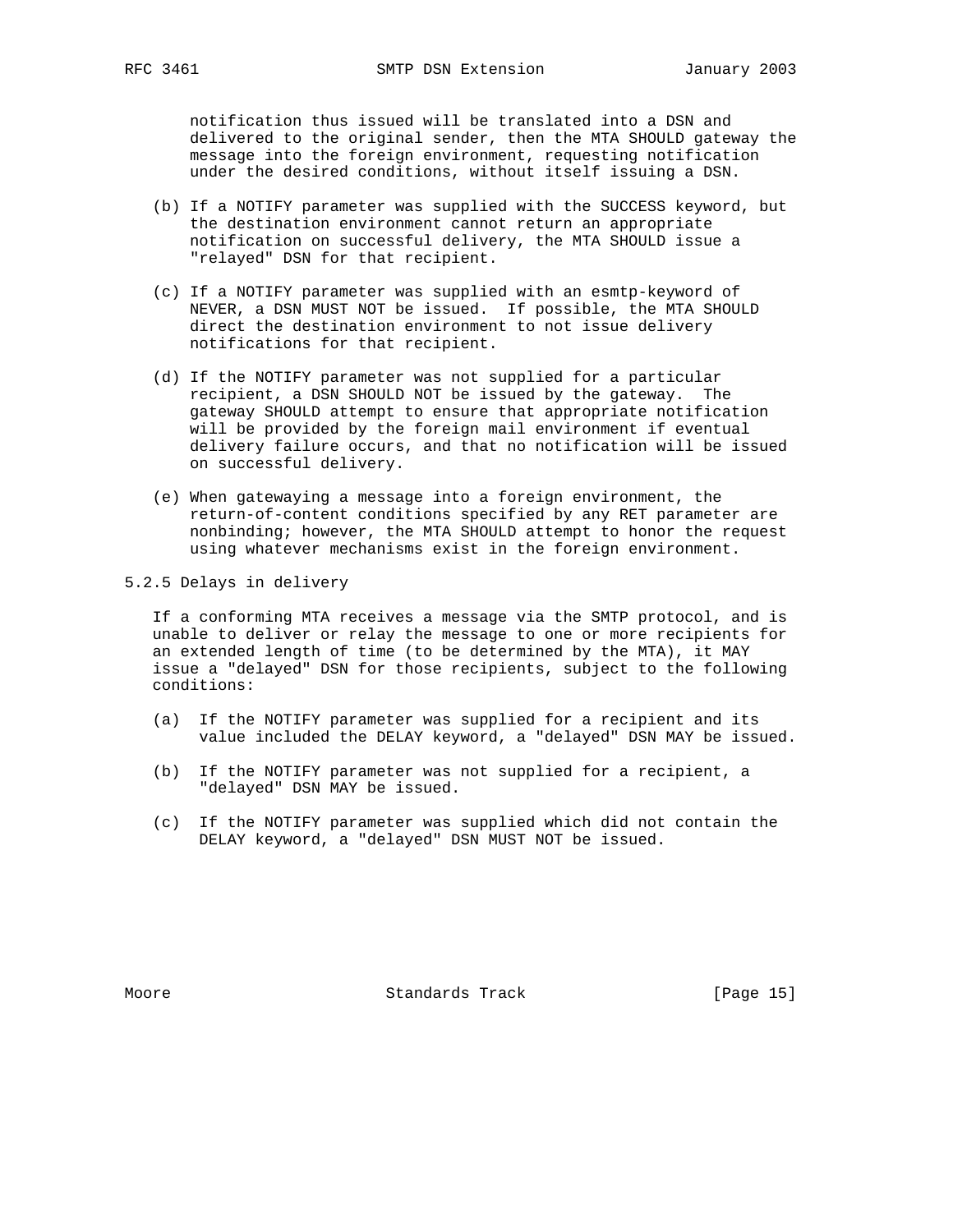NOTE: Although delay notifications are common in present-day electronic mail, a conforming MTA is never required to issue "delayed" DSNs. The DELAY keyword of the NOTIFY parameter is provided to allow the SMTP client to specifically request (by omitting the DELAY parameter) that "delayed" DSNs NOT be issued.

5.2.6 Failure of a conforming MTA to deliver a message

 The following rules govern the behavior of a conforming MTA which received a message via the SMTP protocol, and is unable to deliver a message to a recipient specified in the SMTP transaction:

- (a) If a NOTIFY parameter was supplied for the recipient with an esmtp-keyword containing the value FAILURE, a "failed" DSN MUST be issued by the MTA.
- (b) If a NOTIFY parameter was supplied for the recipient which did not contain the value FAILURE, a DSN MUST NOT be issued for that recipient. However, the MTA MAY inform the local postmaster of the delivery failure via some appropriate mechanism which does not itself result in the generation of DSNs.
- (c) If no NOTIFY parameter was supplied for the recipient, a "failed" DSN MUST be issued.

 NOTE: Some MTAs are known to forward undeliverable messages to the local postmaster or "dead letter" mailbox. This is still considered delivery failure, and does not diminish the requirement to issue a "failed" DSN under the conditions defined elsewhere in this memo. If a DSN is issued for such a recipient, the Action value MUST be "failed".

5.2.7 Forwarding, aliases, and mailing lists

 Delivery of a message to a local email address usually causes the message to be stored in the recipient's mailbox. However, MTAs commonly provide a facility where a local email address can be designated as an "alias" or "mailing list"; delivery to that address then causes the message to be forwarded to each of the (local or remote) recipient addresses associated with the alias or list. It is also common to allow a user to optionally "forward" her mail to one or more alternate addresses. If this feature is enabled, her mail is redistributed to those addresses instead of being deposited in her mailbox.

 Following the example of [11] (section 5.3.6), this document defines the difference between an "alias" and "mailing list" as follows: When forwarding a message to the addresses associated with an "alias", the

Moore Standards Track [Page 16]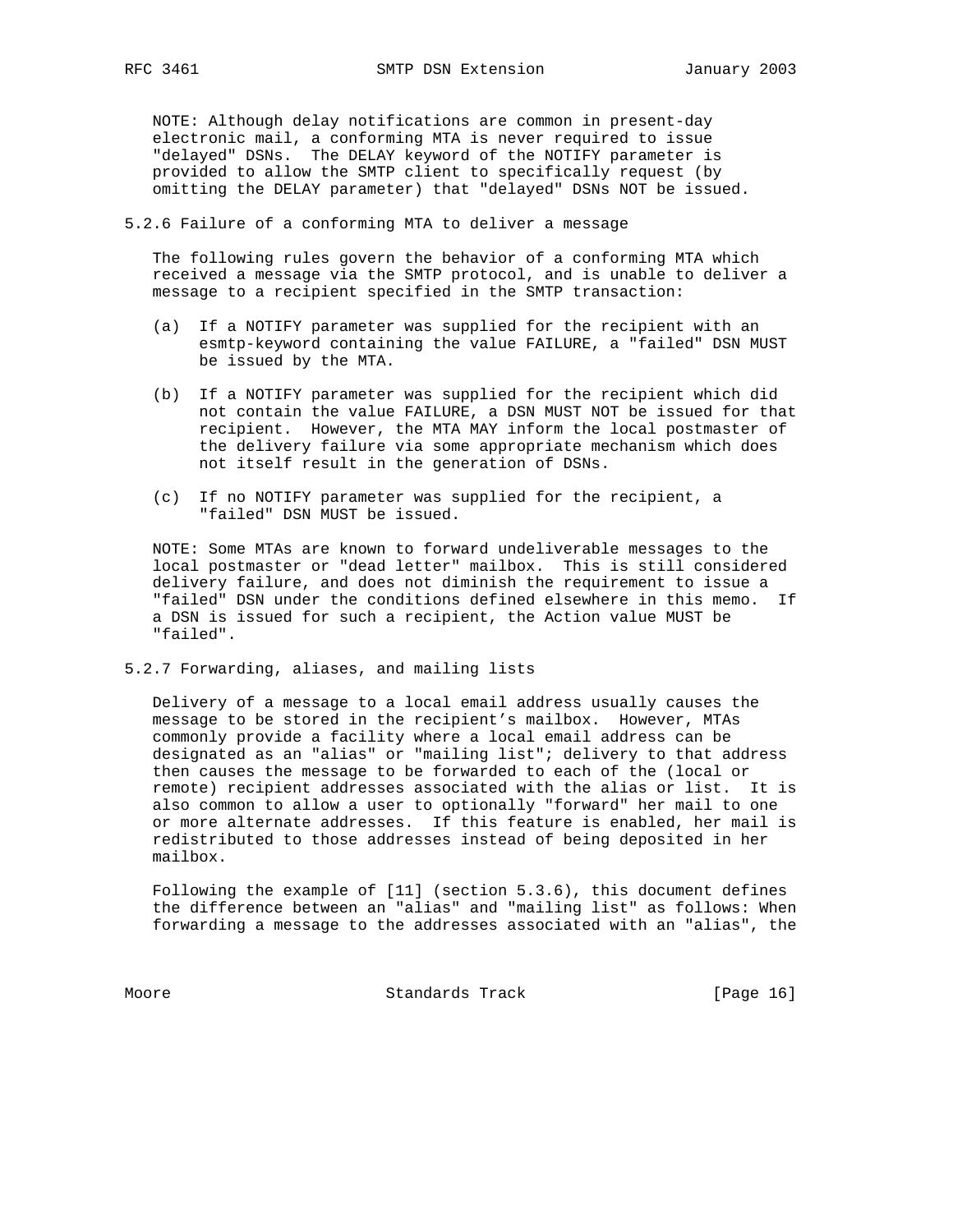envelope return address (e.g., SMTP MAIL FROM) remains intact. However, when forwarding a message to the addresses associated with a "mailing list", the envelope return address is changed to that of the administrator of the mailing list. This causes DSNs and other nondelivery reports resulting from delivery to the list members to be sent to the list administrator rather than the sender of the original message.

The DSN processing for aliases and mailing lists is as follows:

5.2.7.1 mailing lists

When a message is delivered to a list submission address (i.e., placed in the list's mailbox for incoming mail, or accepted by the process that redistributes the message to the list subscribers), this is considered final delivery for the original message. If the NOTIFY parameter for the list submission address contained the SUCCESS keyword, a "delivered" DSN MUST be returned to the sender of the original message.

 NOTE: Some mailing lists are able to reject message submissions, based on the content of the message, the sender's address, or some other criteria. While the interface between such a mailing list and its MTA is not well-defined, it is important that DSNs NOT be issued by both the MTA (to report successful delivery to the list), and the list (to report message rejection using a "failure" DSN.)

 However, even if a "delivered" DSN was issued by the MTA, a mailing list which rejects a message submission MAY notify the sender that the message was rejected using an ordinary message instead of a DSN.

Whenever a message is redistributed to an mailing list,

- (a) The envelope return address is rewritten to point to the list maintainer. This address MAY be that of a process that recognizes DSNs and processes them automatically, but it MUST forward unrecognized messages to the human responsible for the list.
- (b) The ENVID, NOTIFY, RET, and ORCPT parameters which accompany the redistributed message MUST NOT be derived from those of the original message.
- (c) The NOTIFY and RET parameters MAY be specified by the local postmaster or the list administrator. If ORCPT parameters are supplied during redistribution to the list subscribers, they SHOULD contain the addresses of the list subscribers in the format used by the mailing list.

Moore Standards Track [Page 17]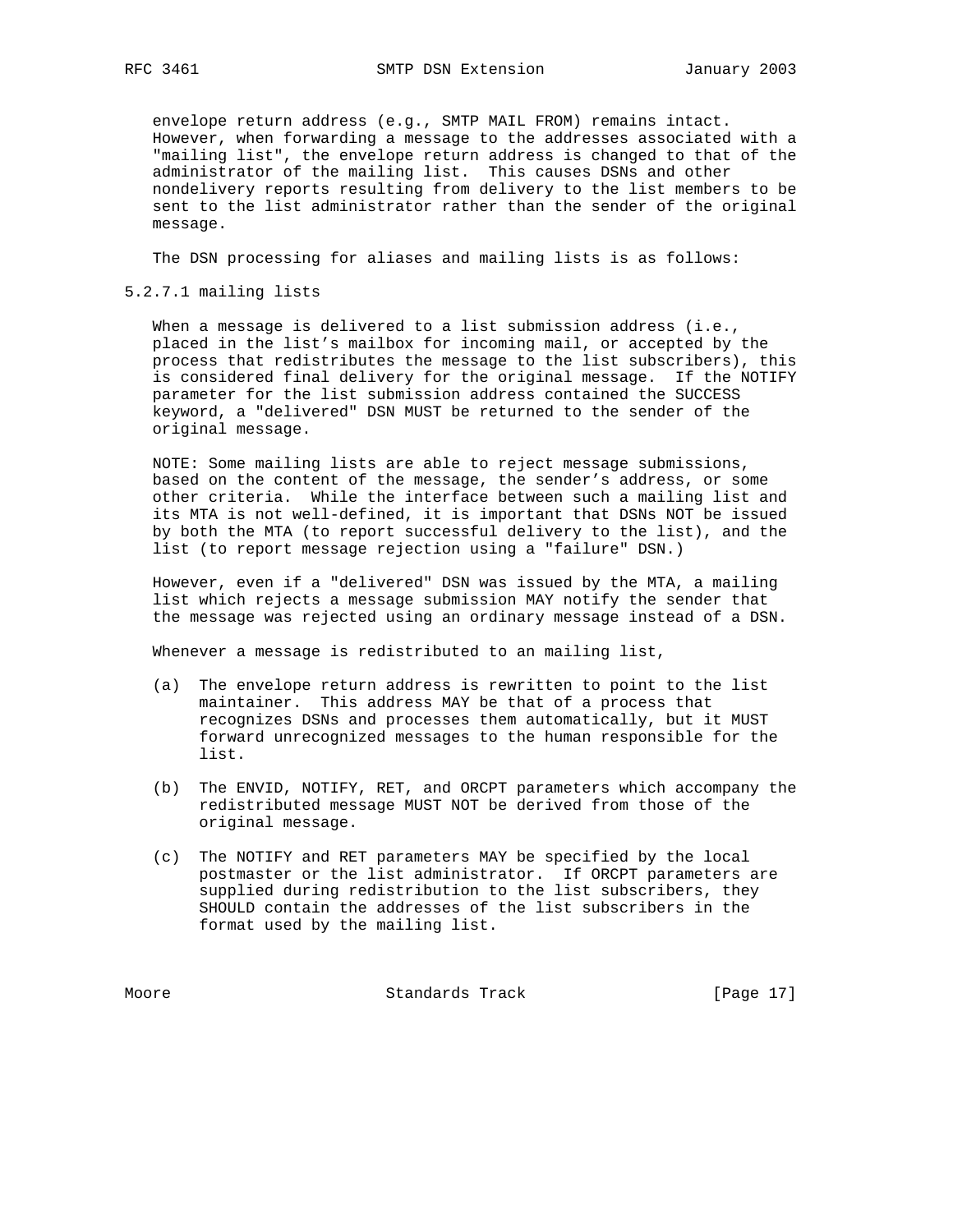5.2.7.2 single-recipient aliases

 Under normal circumstances, when a message arrives for an "alias" which has a single forwarding address, a DSN SHOULD NOT be issued. Any ENVID, NOTIFY, RET, or ORCPT parameters SHOULD be propagated with the message as it is redistributed to the forwarding address.

5.2.7.3 multiple-recipient aliases

 An "alias" with multiple recipient addresses may be handled in any of the following ways:

- (a) Any ENVID, NOTIFY, RET, or ORCPT parameters are NOT propagated when relaying the message to any of the forwarding addresses. If the NOTIFY parameter for the alias contained the SUCCESS keyword, the MTA issues a "relayed" DSN. (In effect, the MTA treats the message as if it were being relayed into an environment that does not support DSNs.)
- (b) Any ENVID, NOTIFY, RET, or ORCPT parameters (or the equivalent requests if the message is gatewayed) are propagated to EXACTLY one of the forwarding addresses. No DSN is issued. (This is appropriate when aliasing is used to forward a message to a "vacation" auto-responder program in addition to the local mailbox.)
- (c) Any ENVID, RET, or ORCPT parameters are propagated to all forwarding addresses associated with that alias. The NOTIFY parameter is propagated to the forwarding addresses, except that it any SUCCESS keyword is removed. If the original NOTIFY parameter for the alias contained the SUCCESS keyword, an "expanded" DSN is issued for the alias. If the NOTIFY parameter for the alias did not contain the SUCCESS keyword, no DSN is issued for the alias.
- 5.2.7.4 confidential forwarding addresses

 If it is desired to maintain the confidentiality of a recipient's forwarding address, the forwarding may be treated as if it were a mailing list. A DSN will be issued, if appropriate, upon "delivery" to the recipient address specified by the sender. When the message is forwarded it will have a new envelope return address. Any DSNs which result from delivery failure of the forwarded message will not be returned to the original sender of the message and thus not expose the recipient's forwarding address.

Moore Standards Track [Page 18]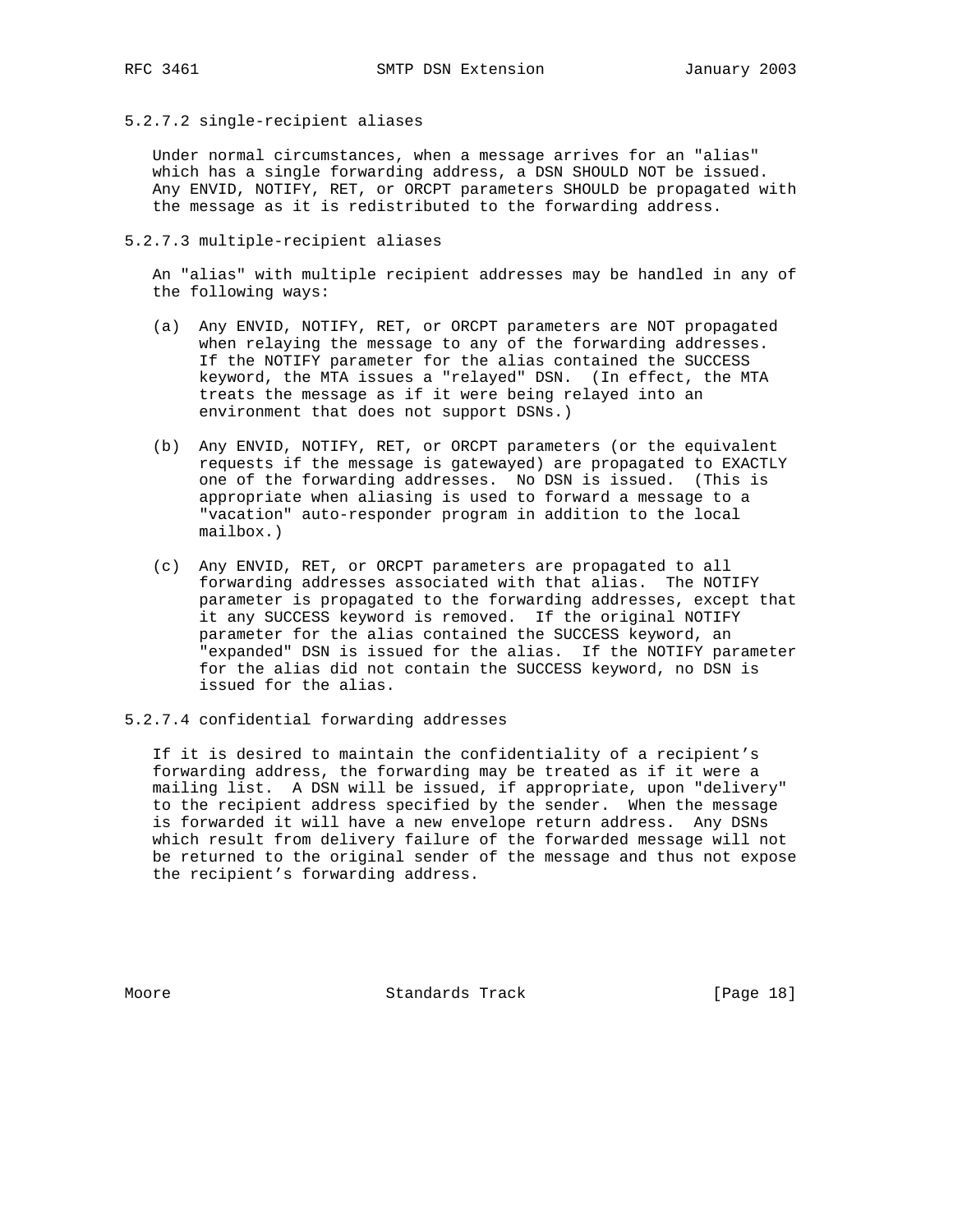5.2.8 DSNs describing delivery to multiple recipients

 A single DSN may describe attempts to deliver a message to multiple recipients of that message. If a DSN is issued for some recipients in an SMTP transaction and not for others according to the rules above, the DSN SHOULD NOT contain information for recipients for whom DSNs would not otherwise have been issued.

5.3 Handling of messages from other sources

 For messages which originated from "local" users (whatever that means), the specifications under which DSNs should be generated can be communicated to the MTA via any protocol agreed on between the sender's mail composer (user agent) and the MTA. The local MTA can then either relay the message, or issue appropriate delivery status notifications. However, if such requests are transmitted within the message itself (for example in the message headers), the requests MUST be removed from the message before it is transmitted via SMTP.

 For messages gatewayed from non-SMTP sources and further relayed by SMTP, the gateway SHOULD, using the SMTP extensions described here, attempt to provide the delivery reporting conditions expected by the source mail environment. If appropriate, any DSNs returned to the source environment SHOULD be translated into the format expected in that environment.

5.4 Implementation limits

 A conforming MTA MUST accept ESMTP parameters of at least the following sizes:

- (a) ENVID parameter: 100 characters.
- (b) NOTIFY parameter: 28 characters.
- (c) ORCPT parameter: 500 characters.
- (d) RET parameter: 8 characters.

 The maximum sizes for the ENVID and ORCPT parameters are intended to be adequate for the transmission of "foreign" envelope identifier and original recipient addresses. However, user agents which use SMTP as a message submission protocol SHOULD NOT generate ENVID parameters which are longer than 38 characters in length.

 A conforming MTA MUST be able to accept SMTP command-lines which are at least 1036 characters long (530 characters for the ORCPT and NOTIFY parameters of the RCPT command, in addition to the 512

Moore Standards Track [Page 19]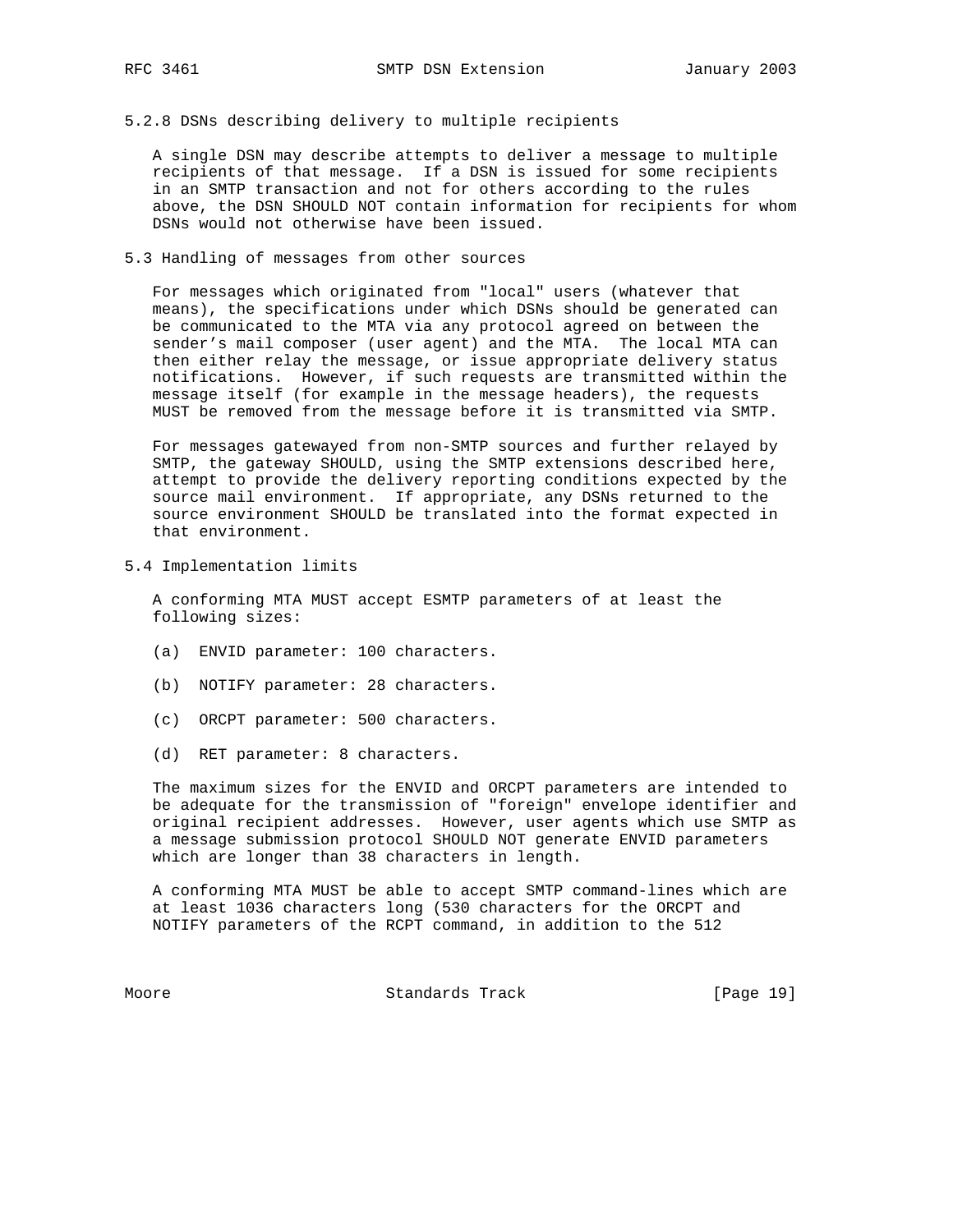characters required by [1]). If other SMTP extensions are supported by the MTA, the MTA MUST be able to accept a command-line large enough for each SMTP command and any combination of ESMTP parameters which may be used with that command.

6. Format of delivery notifications

 The format of Delivery Status Notifications is defined in [3], which uses the framework defined in [5]. Delivery Status Notifications are to be returned to the sender of the original message as outlined below.

6.1 SMTP Envelope to be used with Delivery Status Notifications

 The DSN sender address (in the SMTP MAIL command) MUST be a null reverse-path ("<>"), as required by section 5.3.3 of [11]. The DSN recipient address (in the RCPT command) is copied from the MAIL command which accompanied the message for which the DSN is being issued. When transmitting a DSN via SMTP, the RET parameter MUST NOT be used. The NOTIFY parameter MAY be used, but its value MUST be NEVER. The ENVID parameter (with a newly generated envelope-id) and/or ORCPT parameter MAY be used.

6.2 Contents of the DSN

 A DSN is transmitted as a MIME message with a top-level content-type of multipart/report (as defined in [3]).

 The multipart/report content-type may be used for any of several kinds of reports generated by the mail system. When multipart/report is used to convey a DSN, the report-type parameter of the multipart/report content-type is "delivery-status".

 As described in [5], the first component of a multipart/report content-type is a human readable explanation of the report. For a DSN, the second component of the multipart/report is of content-type message/delivery-status (defined in [3]). The third component of the multipart/report consists of the original message or some portion thereof. When the value of the RET parameter is FULL, the full message SHOULD be returned for any DSN which conveys notification of delivery failure. (However, if the length of the message is greater than some implementation-specified length, the MTA MAY return only the headers even if the RET parameter specified FULL.) If a DSN contains no notifications of delivery failure, the MTA SHOULD return only the headers.

 The third component must have an appropriate content-type label. Issues concerning selection of the content-type are discussed in [5].

Moore Standards Track [Page 20]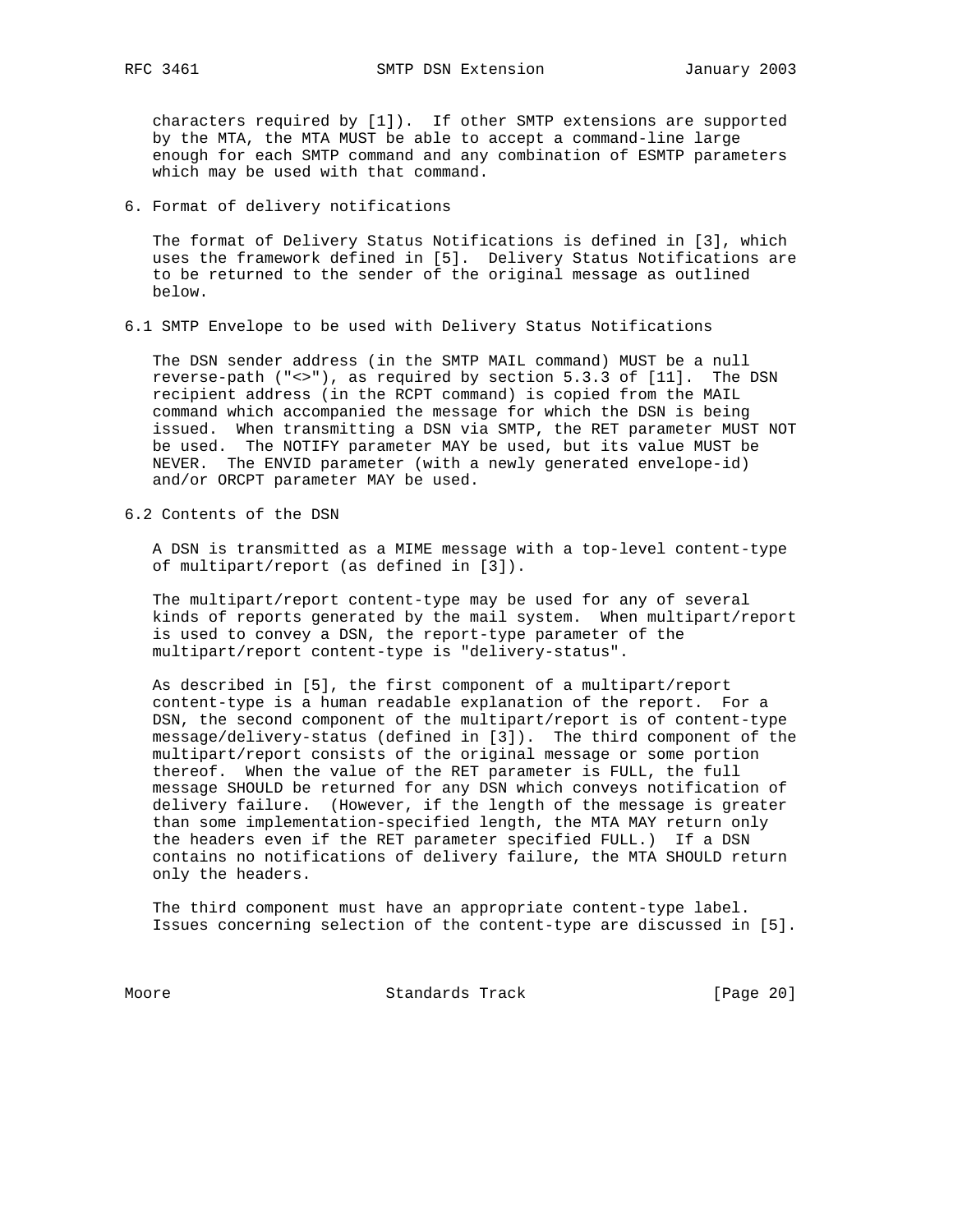6.3 Message/delivery-status fields

 The message/delivery-status content-type defines a number of fields, with general specifications for their contents. The following requirements for any DSNs generated in response to a message received by the SMTP protocol by a conforming SMTP server, are in addition to the requirements defined in [3] for the message/delivery-status type.

 When generating a DSN for a message which was received via the SMTP protocol, a conforming MTA will generate the following fields of the message/delivery-status body part:

 (a) if an ENVID parameter was present on the MAIL command, an Original-Envelope-ID field MUST be supplied, and the value associated with the ENVID parameter must appear in that field. If the message was received via SMTP with no ENVID parameter, the Original-Envelope-ID field MUST NOT be supplied.

 Since the ENVID parameter is encoded as xtext, but the Original-Envelope-ID header is NOT encoded as xtext, the MTA must decode the xtext encoding when copying the ENVID value to the Original-Envelope-ID field.

- (b) The Reporting-MTA field MUST be supplied. If Reporting MTA can determine its fully-qualified Internet domain name, the MTA name-type subfield MUST be "dns", and the field MUST contain the fully-qualified domain name of the Reporting MTA. If the fully-qualified Internet domain name of the Reporting MTA is not known (for example, for an SMTP server which is not directly connected to the Internet), the Reporting-MTA field may contain any string identifying the MTA, however, in this case the MTA name-type subfield MUST NOT be "dns". A MTA-name-type subfield value of "x-local-hostname" is suggested.
- (c) Other per-message fields as defined in [3] MAY be supplied as appropriate.
- (d) If the ORCPT parameter was provided for this recipient, the Original-Recipient field MUST be supplied, with its value taken from the ORCPT parameter. If no ORCPT parameter was provided for this recipient, the Original-Recipient field MUST NOT appear.
- (e) The Final-Recipient field MUST be supplied. It MUST contain the recipient address from the message envelope. If the message was received via SMTP, the address-type will be "rfc822".
- (f) The Action field MUST be supplied.

Moore Standards Track [Page 21]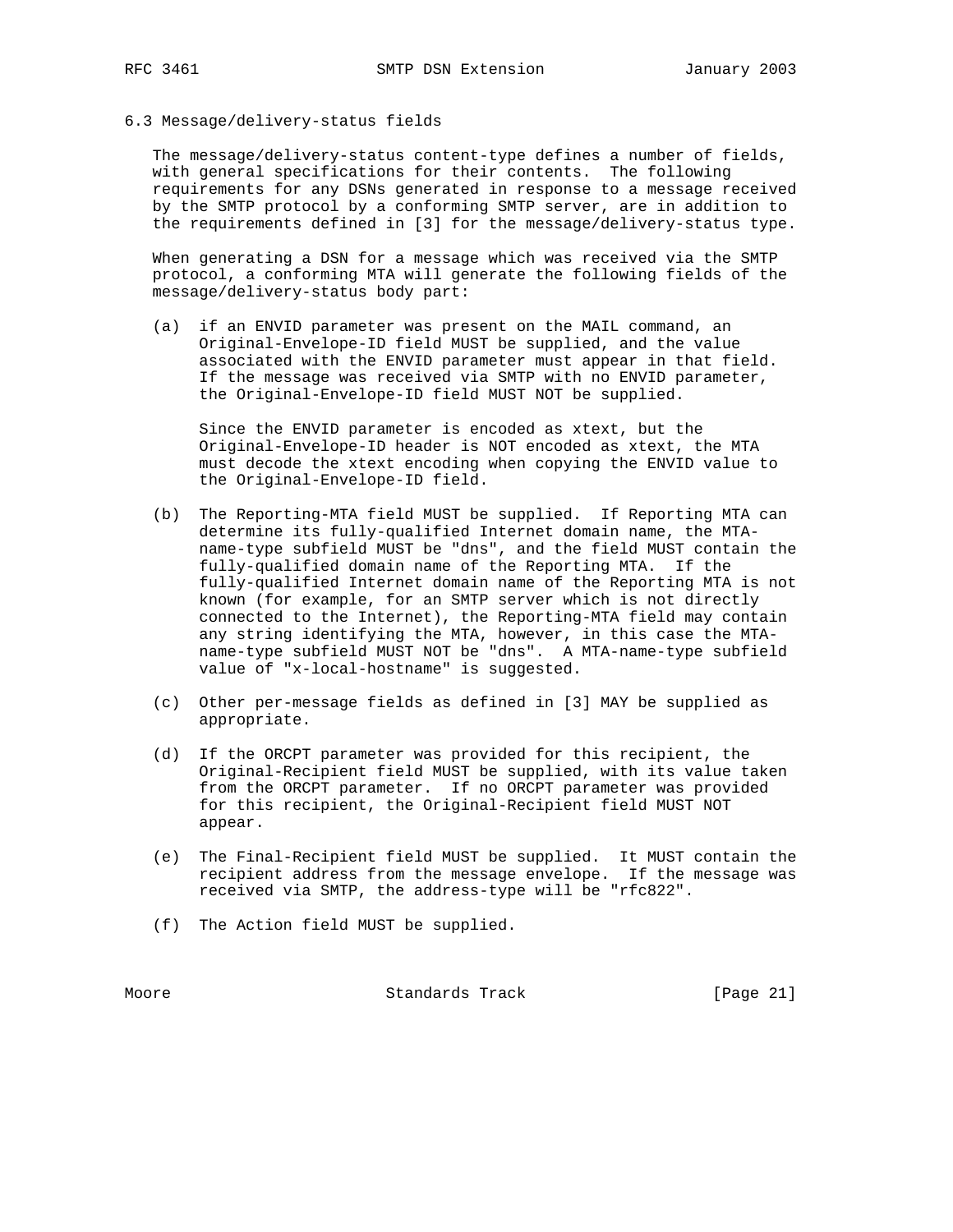- (g) The Status field MUST be supplied, using a status-code from [6]. If there is no specific code which suitably describes a delivery failure, either 4.0.0 (temporary failure), or 5.0.0 (permanent failure) MUST be used.
- (h) For DSNs resulting from attempts to relay a message to one or more recipients via SMTP, the Remote-MTA field MUST be supplied for each of those recipients. The mta-name-type subfields of those Remote-MTA fields will be "dns".
- (i) For DSNs resulting from attempts to relay a message to one or more recipients via SMTP, the Diagnostic-Code MUST be supplied for each of those recipients. The diagnostic-type subfield will be "smtp". See section 9.2 of this document for a description of the "smtp" diagnostic-code.
- (j) For DSNs resulting from attempts to relay a message to one or more recipients via SMTP, an SMTP-Remote-Recipient extension field MAY be supplied for each recipient, which contains the address of that recipient which was presented to the remote SMTP server.
- (k) Other per-recipient fields defined in [3] MAY appear, as appropriate.
- 7. Acknowledgments

 The author wishes to thank Eric Allman, Harald Alvestrand, Jim Conklin, Bryan Costales, Peter Cowen, Dave Crocker, Roger Fajman, Ned Freed, Marko Kaittola, Steve Kille, John Klensin, Anastasios Kotsikonas, John Gardiner Myers, Julian Onions, Jacob Palme, Marshall Rose, Greg Vaudreuil, and Klaus Weide for their suggestions for improvement of this document.

8. Security Considerations

 The SMTP extension described in this document does not change the fundamental nature of the SMTP service and hence does not create any new security exposures in and of itself. It necessarily adds complexity to implementations, however, and with added complexity comes an increased risk of implementation errors.

 Previous ad-hoc delivery notification mechanisms sometimes produced a storm of receipts due to unanticipated interactions with mailing list expansion software. In this specification notification of successful delivery is carefully designed so, if properly implemented, it cannot interact with a list expander in this way.

Moore Standards Track [Page 22]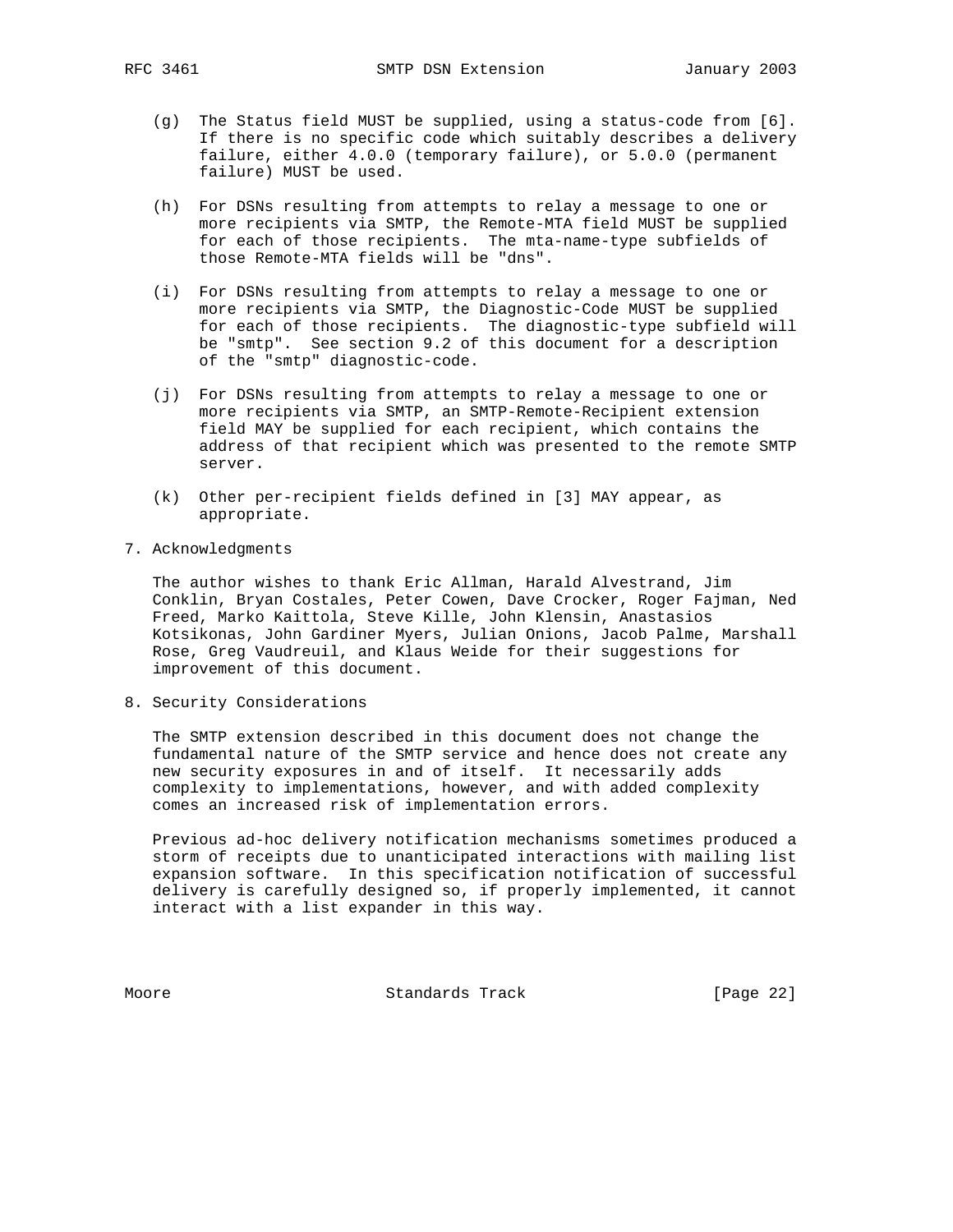The security considerations section in [5] describes security issues associated with multipart/report objects in general and the security considerations section in [3] describes security issues with DSNs in particular.

Moore Standards Track [Page 23]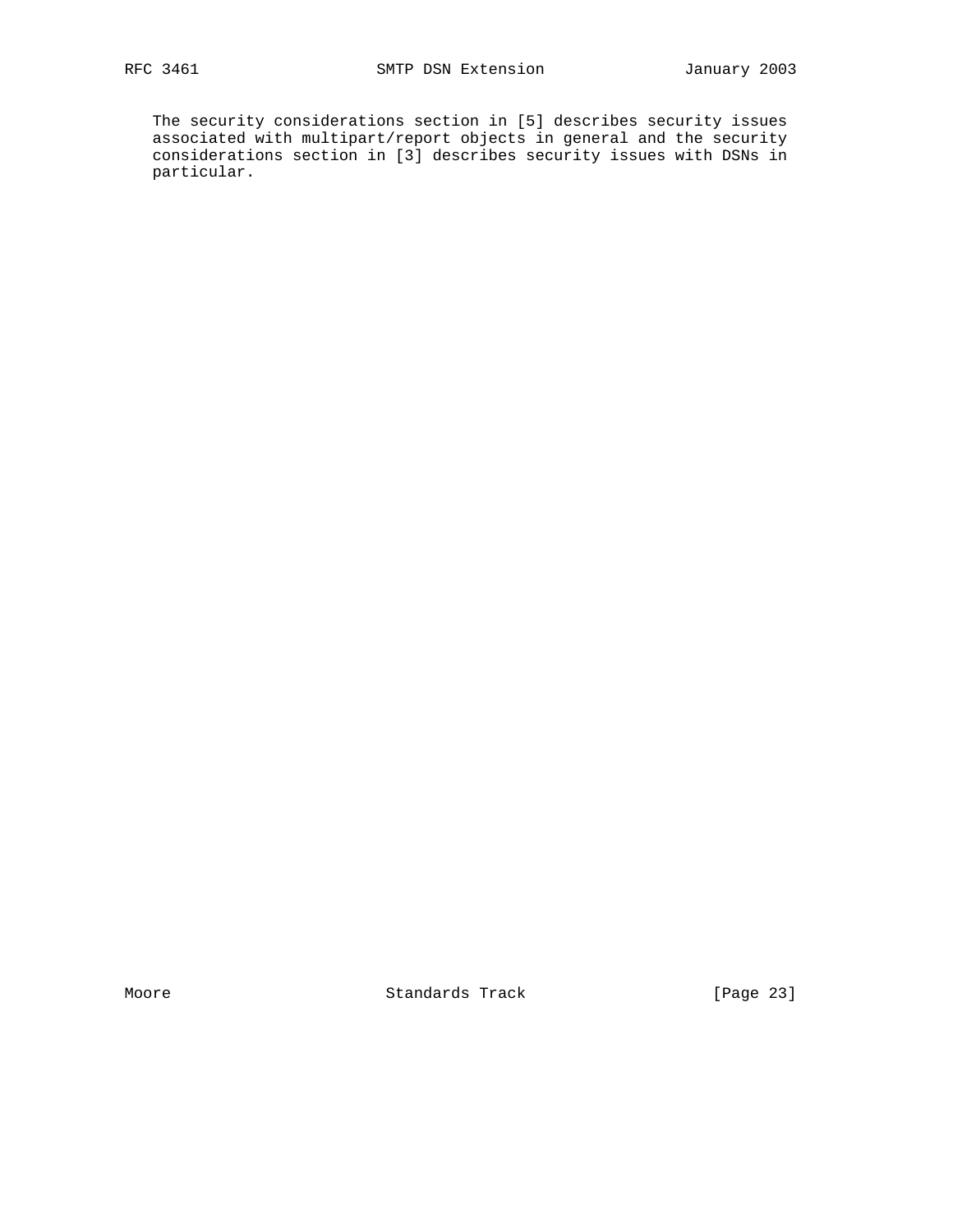9. Appendix - Type-Name Definitions

 The following type names are defined for use in DSN fields generated by conforming SMTP-based MTAs:

9.1 "rfc822" address-type

 The "rfc822" address-type is to be used when reporting Internet electronic mail address in the Original-Recipient and Final-Recipient DSN fields.

- (a) address-type name: rfc822
- (b) syntax for mailbox addresses

 RFC822 mailbox addresses are generally expected to be of the form

[route] addr-spec

 where "route" and "addr-spec" are defined in [2], and the "domain" portions of both "route" and "addr-spec" are fully qualified domain names that are registered in the DNS. However, an MTA MUST NOT modify an address obtained from the message envelope to force it to conform to syntax rules.

 (c) If addresses of this type are not composed entirely of graphic characters from the US-ASCII repertoire, a specification for how they are to be encoded as graphic US-ASCII characters in a DSN Original-Recipient or Final-Recipient DSN field.

 RFC822 addresses consist entirely of graphic characters from the US-ASCII repertoire, so no translation is necessary.

9.2 "smtp" diagnostic-type

 The "smtp" diagnostic-type is to be used when reporting SMTP reply codes in Diagnostic-Code DSN fields.

- (a) diagnostic-type name: SMTP
- (b) A description of the syntax to be used for expressing diagnostic codes of this type as graphic characters from the US-ASCII repertoire.

An SMTP diagnostic-code is of the form

\*( 3\*DIGIT "-" \*text ) 3\*DIGIT SPACE \*text

Moore **Standards Track** [Page 24]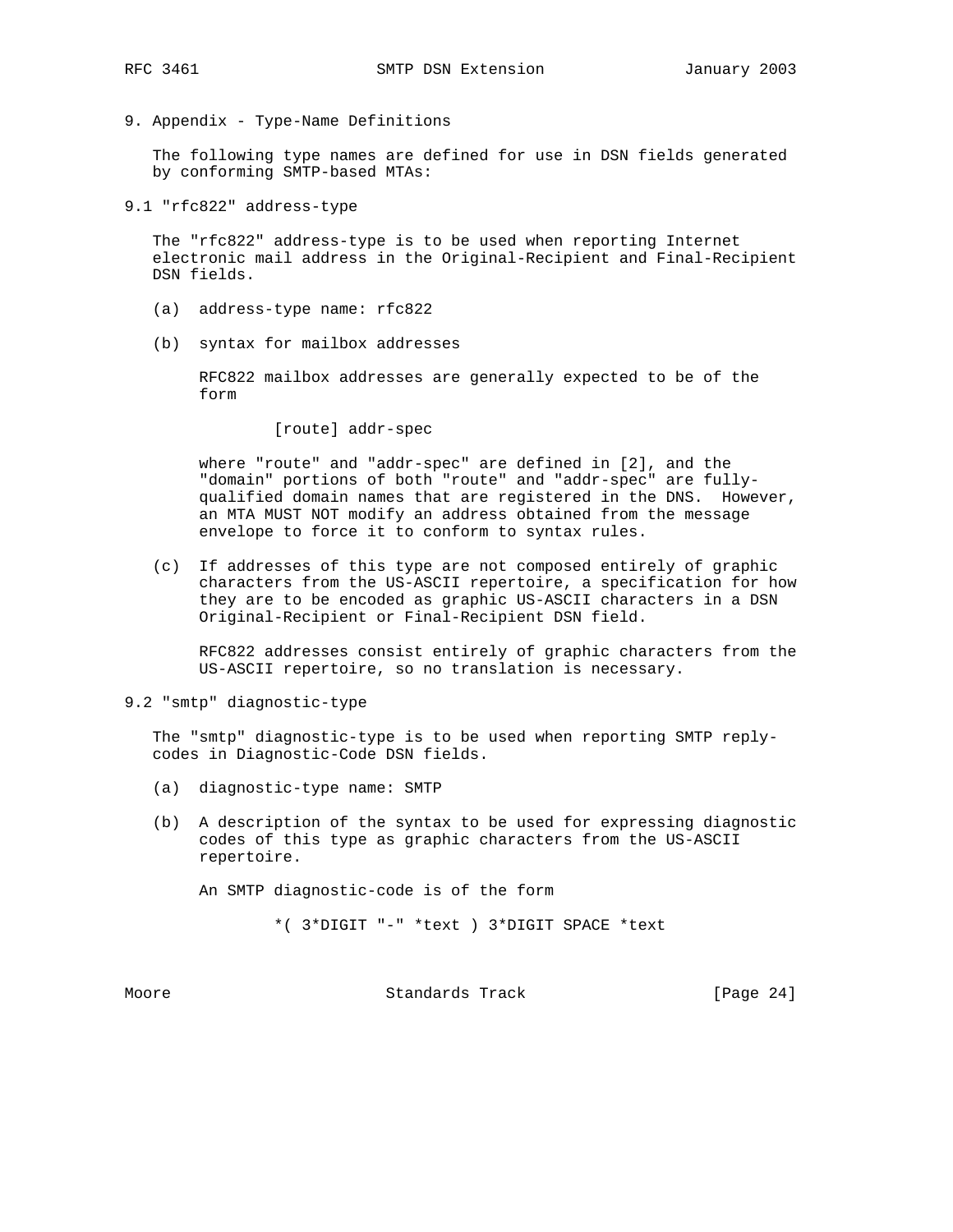For a single-line SMTP reply to an SMTP command, the diagnostic-code SHOULD be an exact transcription of the reply. For multi-line SMTP replies, it is necessary to insert a SPACE before each line after the first. For example, an SMTP reply of:

> 550-mailbox unavailable 550 user has moved with no forwarding address

could appear as follows in a Diagnostic-Code DSN field:

 Diagnostic-Code: smtp ; 550-mailbox unavailable 550 user has moved with no forwarding address

 (c) A list of valid diagnostic codes of this type and the meaning of each code.

 SMTP reply-codes are currently defined in [1] and [11]. Additional codes may be defined by other RFCs.

9.3 "dns" MTA-name-type

 The "dns" MTA-name-type should be used in the Reporting-MTA field. An MTA-name of type "dns" is a fully-qualified domain name. The name must be registered in the DNS, and the address Postmaster@{mta-name} must be valid.

- (a) MTA-name-type name: dns
- (b) A description of the syntax of MTA names of this type, using BNF, regular expressions, ASN.1, or other non-ambiguous language.

 MTA names of type "dns" SHOULD be valid Internet domain names. If such domain names are not available, a domain-literal containing the internet protocol address is acceptable. Such domain names generally conform to the following syntax:

 domain = real-domain / domain-literal real-domain = sub-domain \*("." sub-domain) sub-domain = atom domain-literal = "[" 1\*3DIGIT 3("." 1\*3DIGIT) "]" where "atom" and "DIGIT" are defined in [2].

Moore Standards Track [Page 25]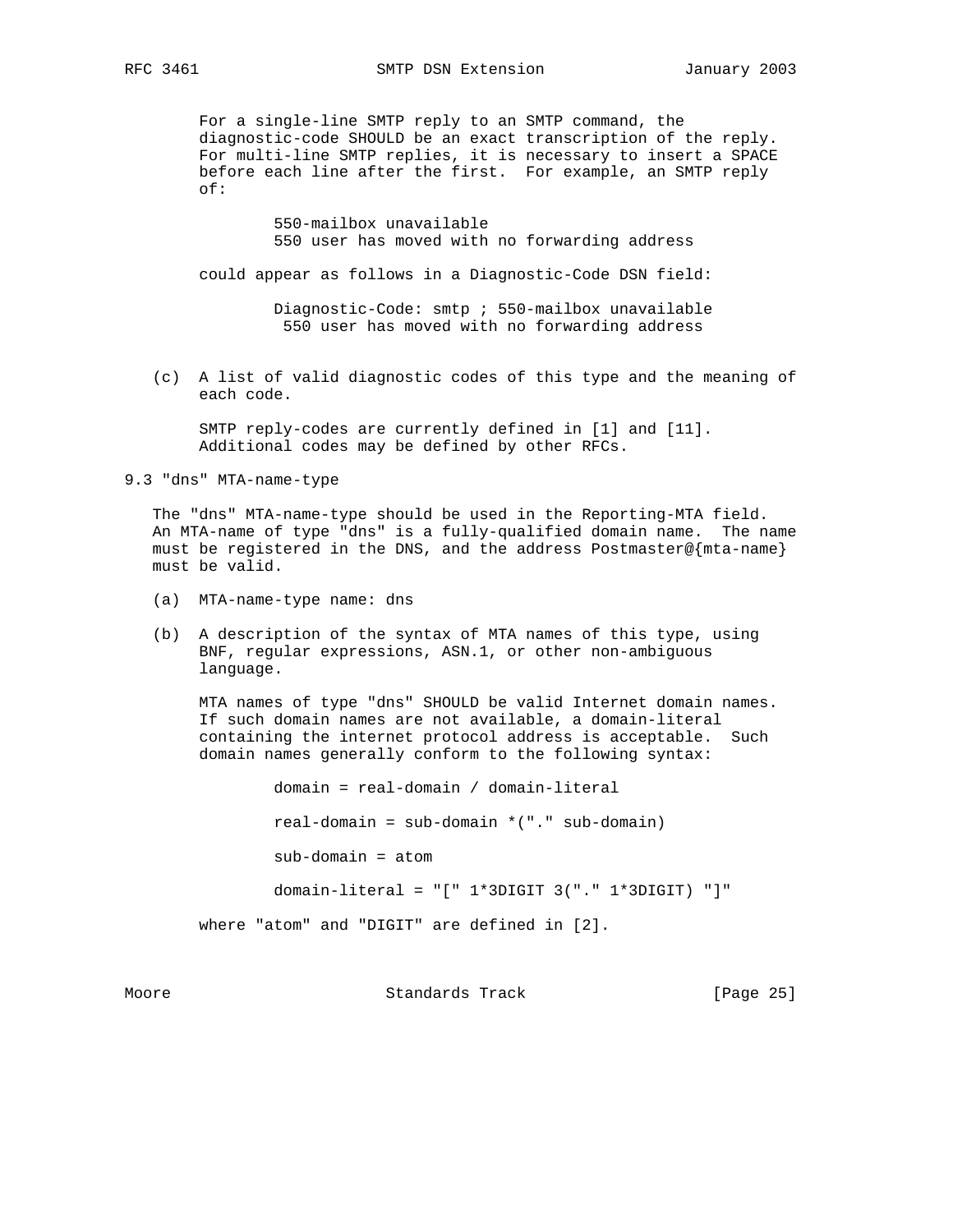(c) If MTA names of this type do not consist entirely of graphic characters from the US-ASCII repertoire, a specification for how an MTA name of this type should be expressed as a sequence of graphic US-ASCII characters.

 MTA names of type "dns" consist entirely of graphic US-ASCII characters, so no translation is needed.

10. Appendix - Example

 This example traces the flow of a single message addressed to multiple recipients. The message is sent by Alice@Example.ORG to Bob@Example.COM, Carol@Ivory.EDU, Dana@Ivory.EDU, Eric@Bombs.AF.MIL, Fred@Bombs.AF.MIL, and George@Tax-ME.GOV, with a variety of per recipient options. The message is successfully delivered to Bob, Dana (via a gateway), Eric, and Fred. Delivery fails for Carol and George.

 NOTE: Formatting rules for RFCs require that no line be longer than 72 characters. Therefore, in the following examples, some SMTP commands longer than 72 characters are printed on two lines, with the first line ending in "\". In an actual SMTP transaction, such a command would be sent as a single line (i.e., with no embedded CRLFs), and without the "\" character that appears in these examples.

Moore Standards Track [Page 26]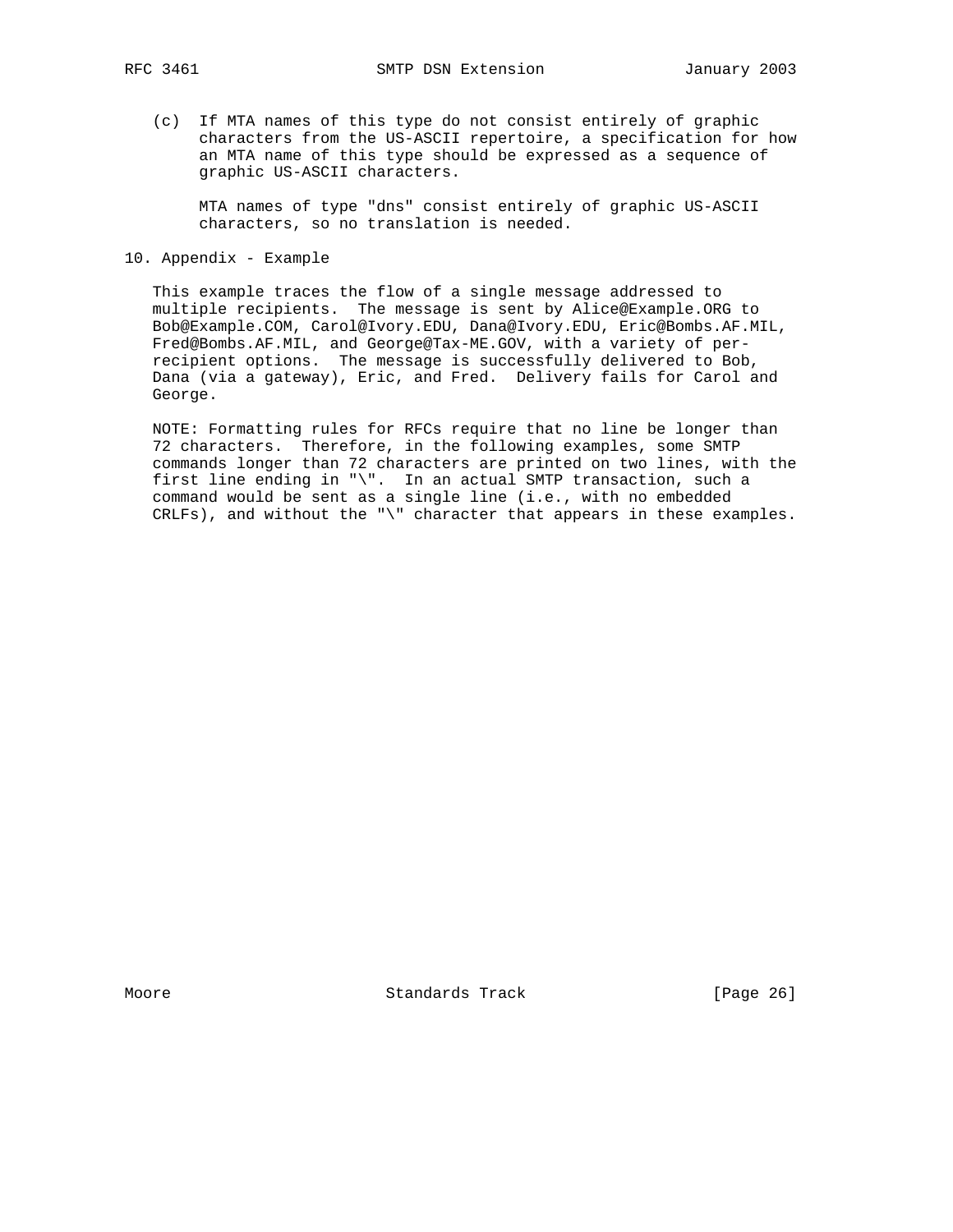RFC 3461 SMTP DSN Extension January 2003

# 10.1 Submission

 Alice's user agent sends the message to the SMTP server at Example.ORG. Note that while this example uses SMTP as a mail submission protocol, other protocols could also be used.

 <<< 220 Example.ORG SMTP server here >>> EHLO Example.ORG <<< 250-Example.ORG <<< 250-DSN <<< 250-EXPN <<< 250 SIZE >>> MAIL FROM:<Alice@Example.ORG> RET=HDRS ENVID=QQ314159 <<< 250 <Alice@Example.ORG> sender ok >>> RCPT TO:<Bob@Example.COM> NOTIFY=SUCCESS \ ORCPT=rfc822;Bob@Example.COM <<< 250 <Bob@Example.COM> recipient ok >>> RCPT TO:<Carol@Ivory.EDU> NOTIFY=FAILURE \ ORCPT=rfc822;Carol@Ivory.EDU <<< 250 <Carol@Ivory.EDU> recipient ok >>> RCPT TO:<Dana@Ivory.EDU> NOTIFY=SUCCESS,FAILURE \ ORCPT=rfc822;Dana@Ivory.EDU <<< 250 <Dana@Ivory.EDU> recipient ok >>> RCPT TO:<Eric@Bombs.AF.MIL> NOTIFY=FAILURE \ ORCPT=rfc822;Eric@Bombs.AF.MIL <<< 250 <Eric@Bombs.AF.MIL> recipient ok >>> RCPT TO:<Fred@Bombs.AF.MIL> NOTIFY=NEVER <<< 250 <Fred@Bombs.AF.MIL> recipient ok >>> RCPT TO:<George@Tax-ME.GOV> NOTIFY=FAILURE \ ORCPT=rfc822;George@Tax-ME.GOV <<< 250 <George@Tax-ME.GOV> recipient ok >>> DATA <<< 354 okay, send message >>> (message goes here)  $>>$ . <<< 250 message accepted >>> QUIT <<< 221 goodbye

Moore Standards Track [Page 27]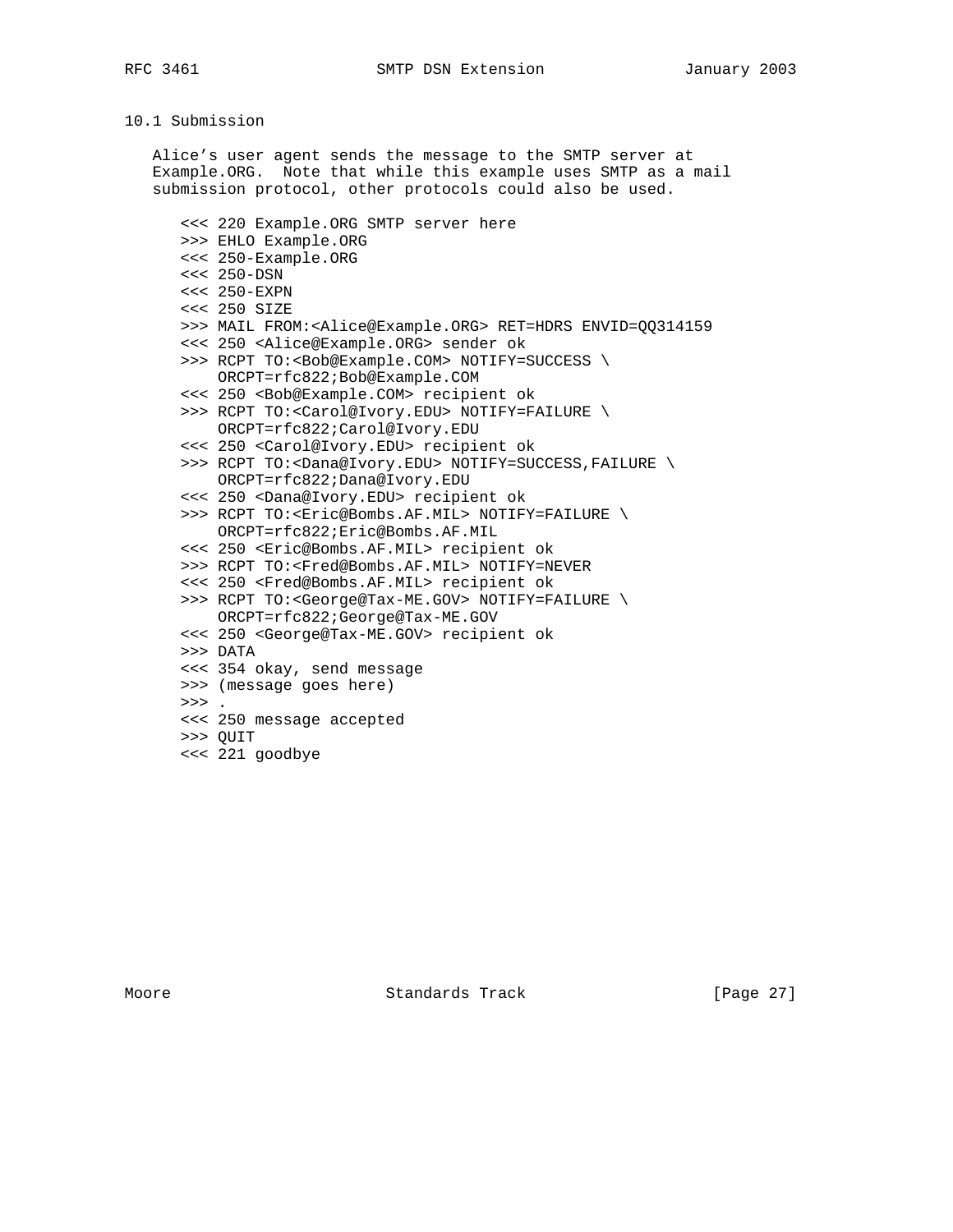10.2 Relay to Example.COM

 The SMTP at Example.ORG then relays the message to Example.COM. (For the purpose of this example, mail.Example.COM is the primary mail exchanger for Example.COM).

 <<< 220 mail.Example.COM says hello >>> EHLO Example.ORG <<< 250-mail.Example.COM <<< 250 DSN >>> MAIL FROM:<Alice@Example.ORG> RET=HDRS ENVID=QQ314159 <<< 250 sender okay >>> RCPT TO:<Bob@Example.COM> NOTIFY=SUCCESS \ ORCPT=rfc822;Bob@Example.COM <<< 250 recipient okay >>> DATA <<< 354 send message >>> (message goes here) >>> . <<< 250 message received >>> QUIT <<< 221 bcnu

Moore Standards Track [Page 28]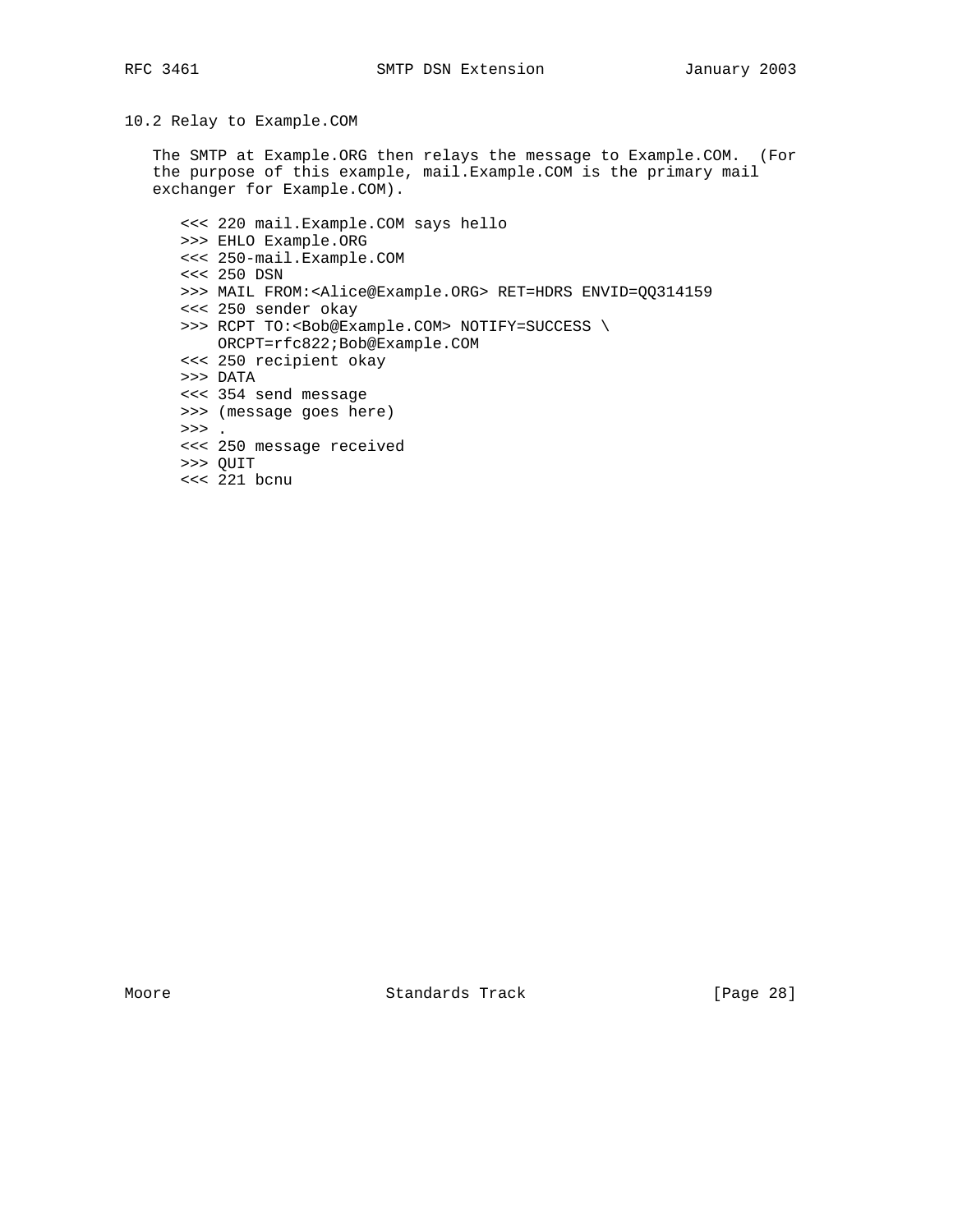10.3 Relay to Ivory.EDU

 The SMTP at Example.ORG relays the message to Ivory.EDU, which (as it happens) is a gateway to a LAN-based mail system that accepts SMTP mail and supports the DSN extension.

 <<< 220 Ivory.EDU gateway to FooMail(tm) here >>> EHLO Example.ORG <<< 250-Ivory.EDU <<< 250 DSN >>> MAIL FROM:<Alice@Example.ORG> RET=HDRS ENVID=QQ314159 <<< 250 ok >>> RCPT TO:<Carol@Ivory.EDU> NOTIFY=FAILURE \ ORCPT=rfc822;Carol@Ivory.EDU <<< 550 error - no such recipient >>> RCPT TO:<Dana@Ivory.EDU> NOTIFY=SUCCESS,FAILURE \ ORCPT=rfc822;Dana@Ivory.EDU <<< 250 recipient ok >>> DATA <<< 354 send message, end with '.' >>> (message goes here)  $>>$  . <<< 250 message received >>> QUIT <<< 221 bye

 Note that since the Ivory.EDU refused to accept mail for Carol@Ivory.EDU, and the sender specified NOTIFY=FAILURE, the sender-SMTP (in this case Example.ORG) must generate a DSN.

Moore Standards Track [Page 29]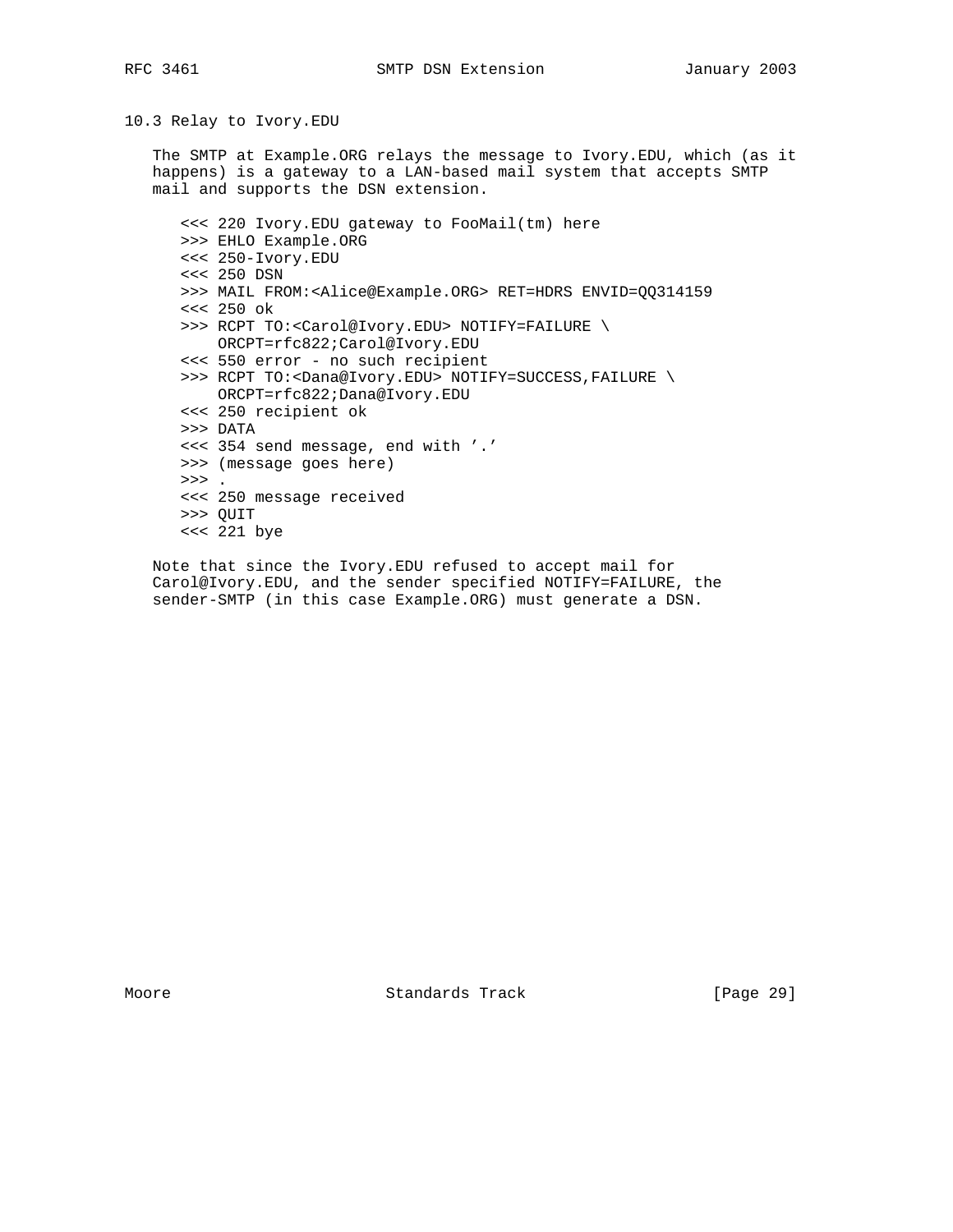RFC 3461 SMTP DSN Extension January 2003

10.4 Relay to Bombs.AF.MIL

 The SMTP at Example.ORG relays the message to Bombs.AF.MIL, which does not support the SMTP extension. Because the sender specified NOTIFY=NEVER for recipient Fred@Bombs.AF.MIL, the SMTP at Example.ORG chooses to send the message for that recipient in a separate transaction with a reverse-path of <>.

 <<< 220-Bombs.AF.MIL reporting for duty. <<< 220 Electronic mail is to be used for official business only. >>> EHLO Example.ORG <<< 502 command not implemented >>> RSET <<< 250 reset >>> HELO Example.ORG <<< 250 Bombs.AF.MIL >>> MAIL FROM:<Alice@Example.ORG> <<< 250 ok >>> RCPT TO:<Eric@Bombs.AF.MIL> <<< 250 ok >>> DATA <<< 354 send message >>> (message goes here)  $>>$  . <<< 250 message accepted >>> MAIL FROM:<> <<< 250 ok >>> RCPT TO:<Fred@Bombs.AF.MIL> <<< 250 ok >>> DATA <<< 354 send message >>> (message goes here)  $\rightarrow$  >  $\rightarrow$  . <<< 250 message accepted >>> QUIT <<< 221 Bombs.AF.MIL closing connection

Moore Standards Track [Page 30]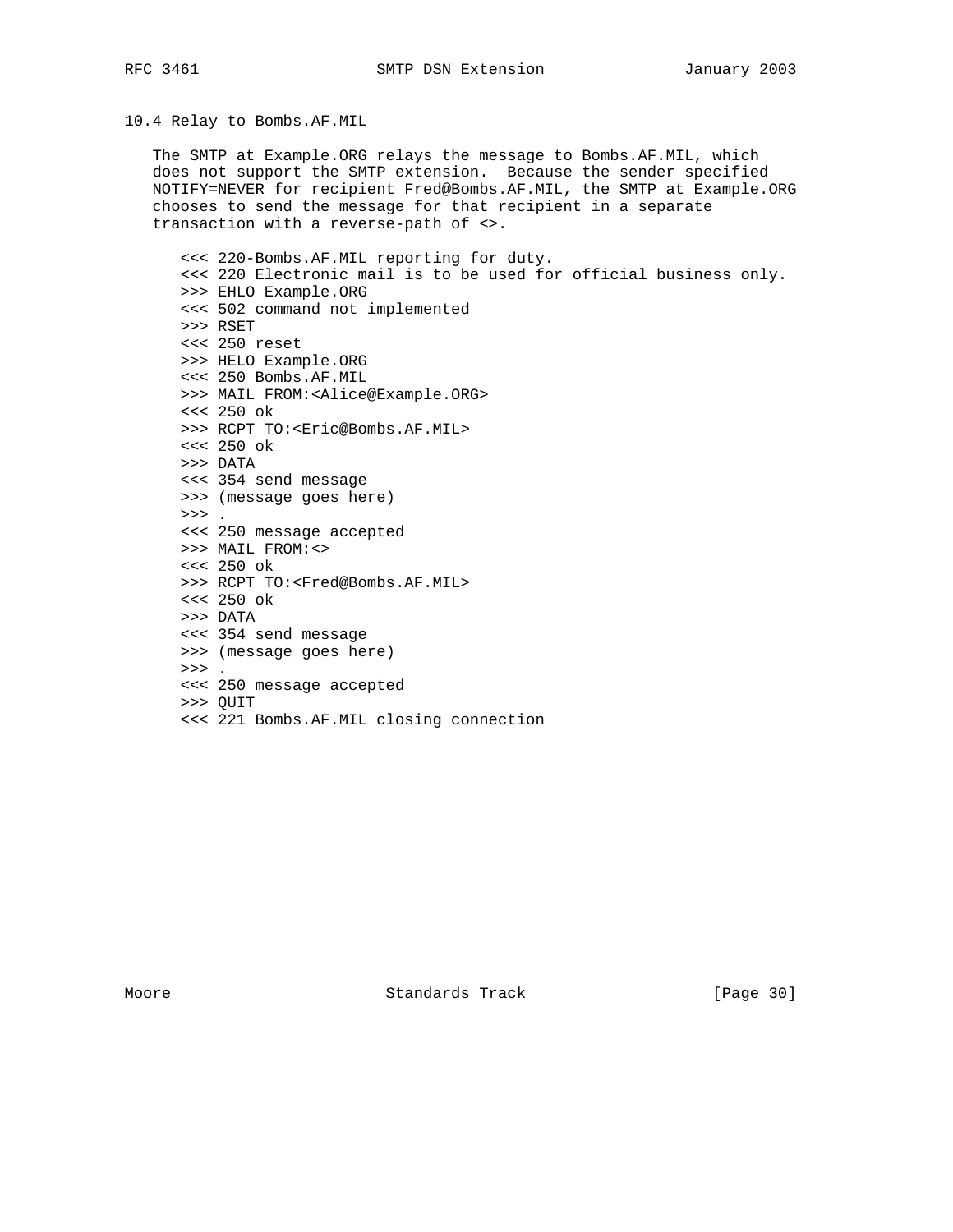10.5 Forward from George@Tax-ME.GOV to Sam@Boondoggle.GOV

 The SMTP at Example.ORG relays the message to Tax-ME.GOV. (this step is not shown). MTA Tax-ME.GOV then forwards the message to Sam@Boondoggle.GOV (shown below). Both Tax-ME.GOV and Example.ORG support the SMTP DSN extension. Note that RET, ENVID, and ORCPT all retain their original values.

 <<< 220 BoonDoggle.GOV says hello >>> EHLO Example.ORG <<< 250-mail.Example.COM <<< 250 DSN >>> MAIL FROM:<Alice@Example.ORG> RET=HDRS ENVID=QQ314159 <<< 250 sender okay >>> RCPT TO:<Sam@Boondoggle.GOV> NOTIFY=SUCCESS \ ORCPT=rfc822;George@Tax-ME.GOV <<< 250 recipient okay >>> DATA <<< 354 send message >>> (message goes here)  $>>$  . <<< 250 message received >>> QUIT <<< 221 bcnu

Moore Standards Track [Page 31]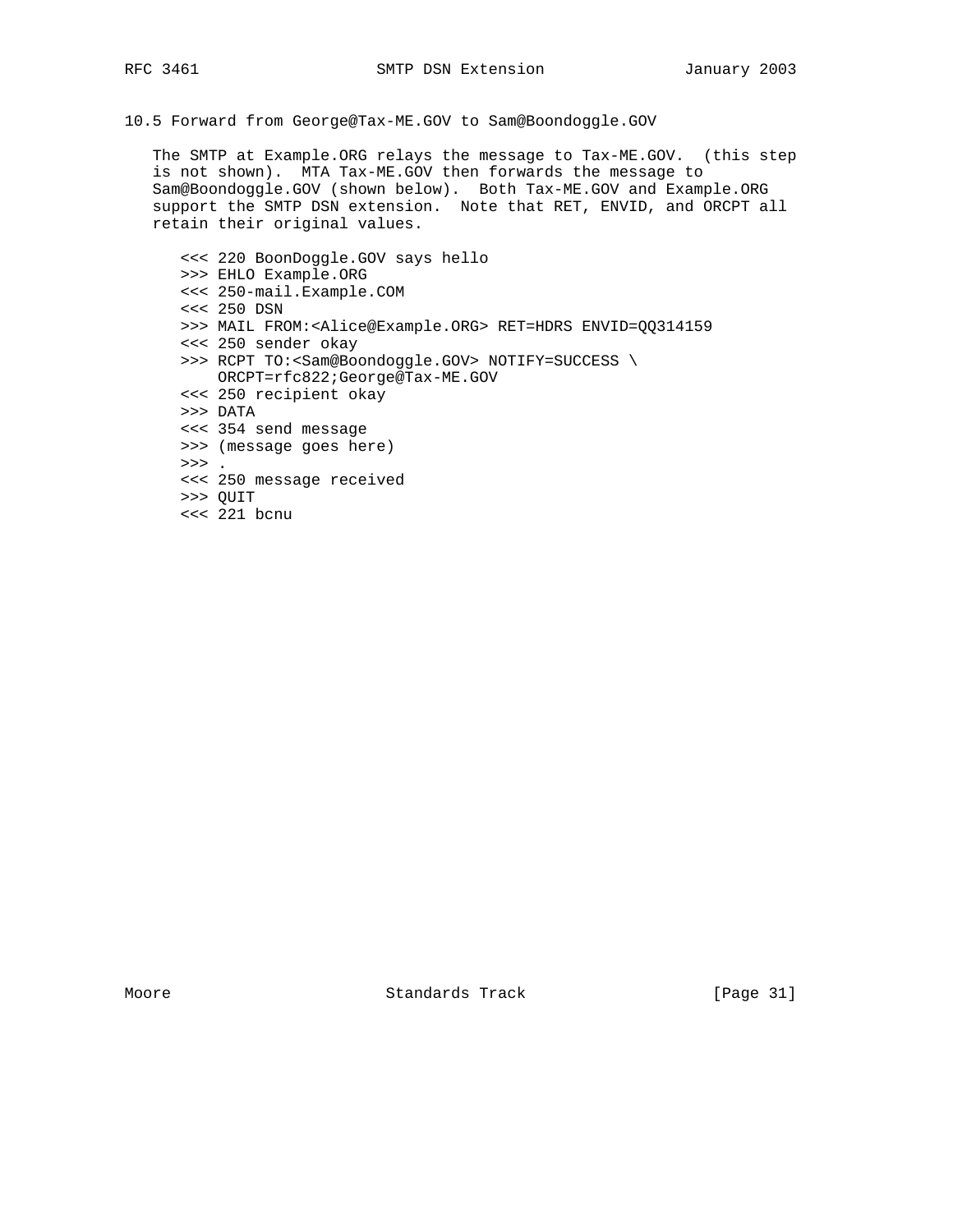```
10.6 "Delivered" DSN for Bob@Example.COM
```
 MTA mail.Example.COM successfully delivers the message to Bob@Example.COM. Because the sender specified NOTIFY=SUCCESS, mail.Example.COM issues the following DSN, and sends it to Alice@Example.ORG.

```
 To: Alice@Example.ORG
From: postmaster@mail.Example.COM
Subject: Delivery Notification (success) for Bob@Example.COM
Content-Type: multipart/report; report-type=delivery-status;
    boundary=abcde
MIME-Version: 1.0
```
 --abcde Content-type: text/plain; charset=us-ascii

Your message (id QQ314159) was successfully delivered to Bob@Example.COM.

```
 --abcde
Content-type: message/delivery-status
```
 Reporting-MTA: dns; mail.Example.COM Original-Envelope-ID: QQ314159

```
 Original-Recipient: rfc822;Bob@Example.COM
Final-Recipient: rfc822;Bob@Example.COM
Action: delivered
Status: 2.0.0
```

```
 --abcde
Content-type: message/rfc822
```

```
 (headers of returned message go here)
```
--abcde--

Moore **Standards Track** [Page 32]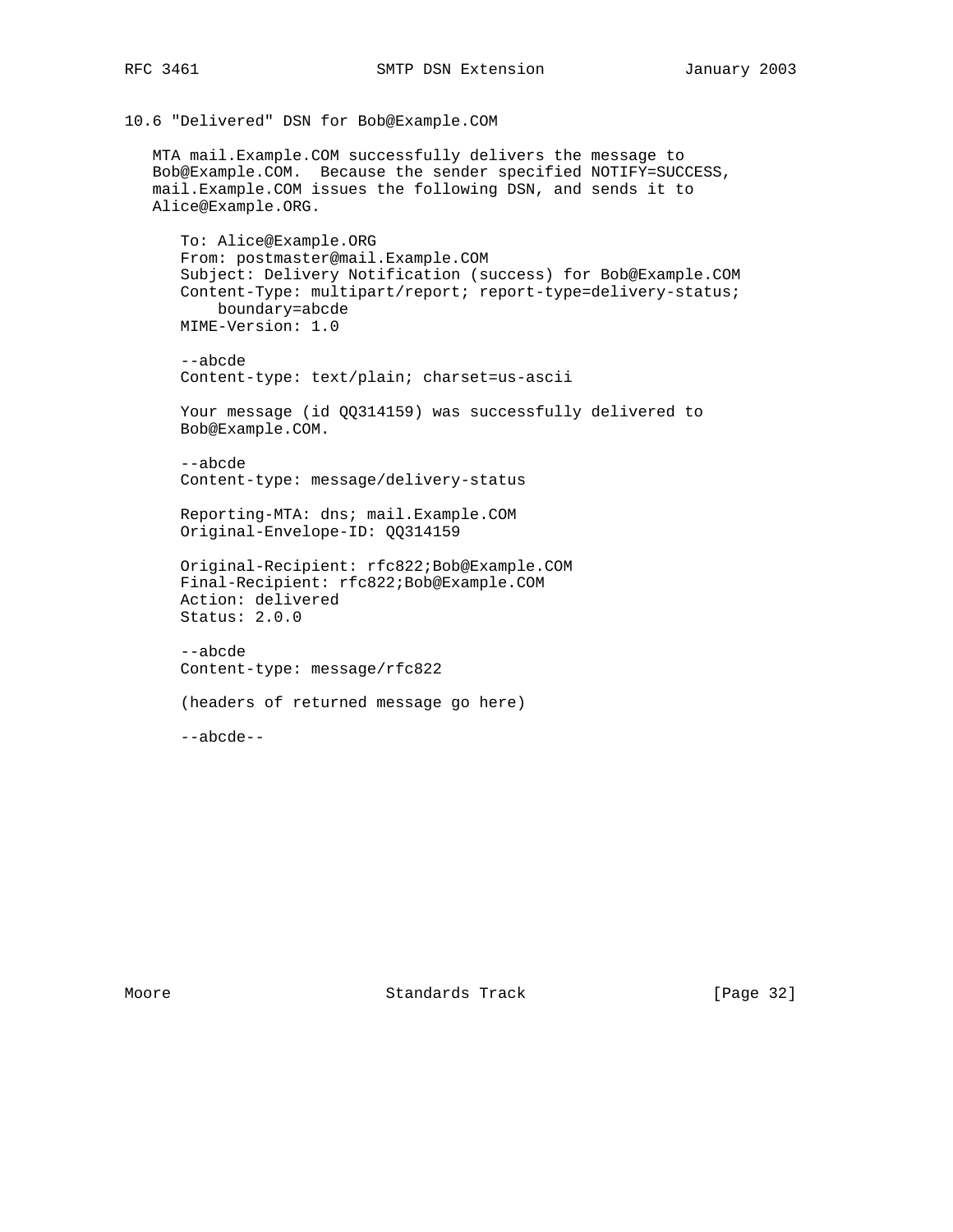```
10.7 Failed DSN for Carol@Ivory.EDU
```
 Because delivery to Carol failed and the sender specified NOTIFY=FAILURE for Carol@Ivory.EDU, MTA Example.ORG (the SMTP client to which the failure was reported via SMTP) issues the following DSN. To: Alice@Example.ORG From: postmaster@Example.ORG Subject: Delivery Notification (failure) for Carol@Ivory.EDU Content-Type: multipart/report; report-type=delivery-status; boundary=bcdef MIME-Version: 1.0 --bcdef Content-type: text/plain; charset=us-ascii Your message (id QQ314159) could not be delivered to Carol@Ivory.EDU. A transcript of the session follows: (while talking to Ivory.EDU) >>> RCPT TO:<Carol@Ivory.EDU> NOTIFY=FAILURE <<< 550 error - no such recipient --bcdef Content-type: message/delivery-status Reporting-MTA: dns; Example.ORG Original-Envelope-ID: QQ314159 Original-Recipient: rfc822;Carol@Ivory.EDU Final-Recipient: rfc822;Carol@Ivory.EDU SMTP-Remote-Recipient: Carol@Ivory.EDU Diagnostic-Code: smtp; 550 error - no such recipient Action: failed Status: 5.0.0 --bcdef Content-type: message/rfc822 (headers of returned message go here) --bcdef--

Moore **Standards Track** [Page 33]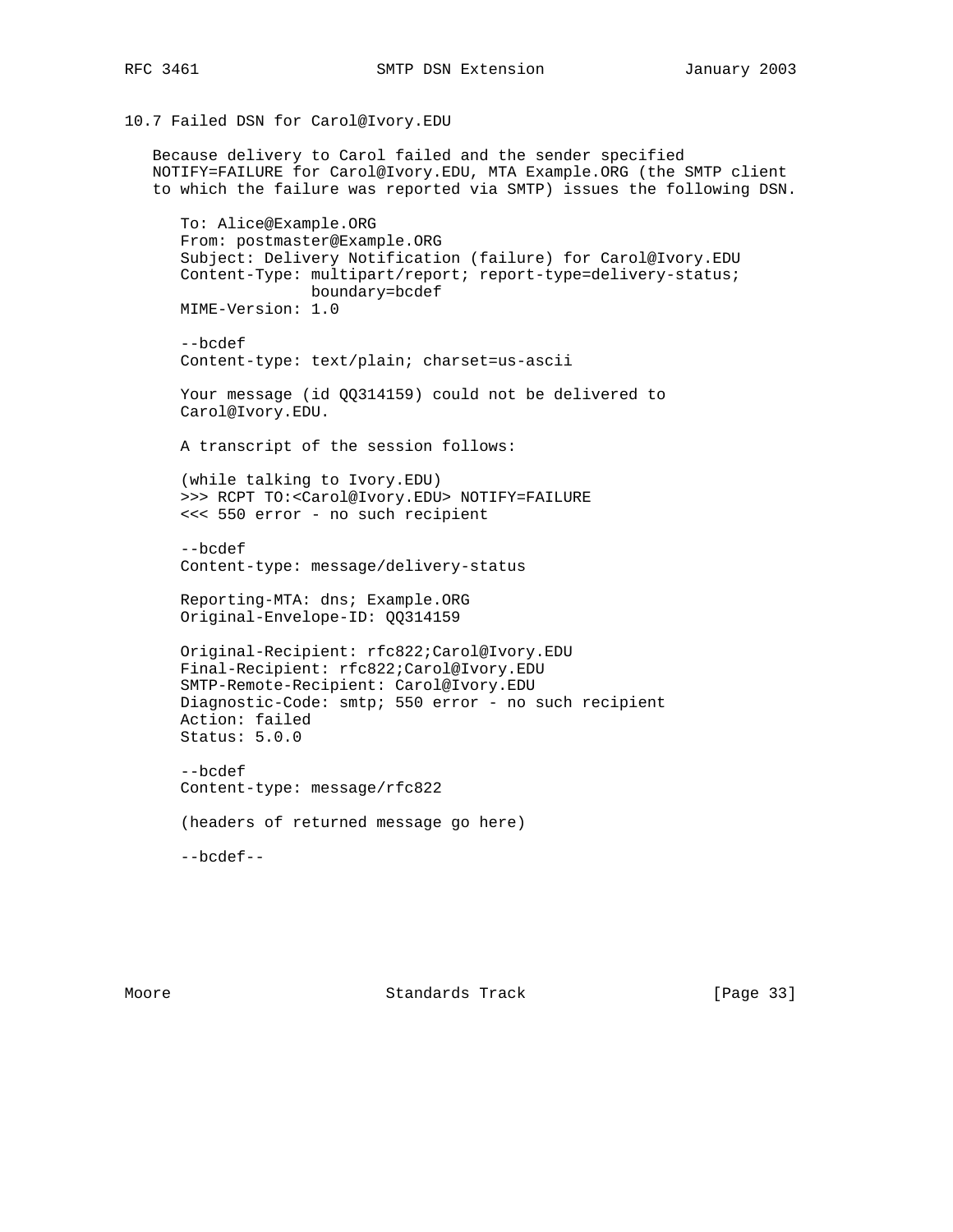10.8 Relayed DSN For Dana@Ivory.EDU

 Although the mail gateway Ivory.EDU supports the DSN SMTP extension, the LAN mail system attached to its other side does not generate positive delivery confirmations. So Ivory.EDU issues a "relayed" DSN:

```
 To: Alice@Example.ORG
From: postmaster@Ivory.EDU
Subject: mail relayed for Dana@Ivory.EDU
Content-Type: multipart/report; report-type=delivery-status;
    boundary=cdefg
MIME-Version: 1.0
```

```
 --cdefg
Content-type: text/plain; charset=us-ascii
```

```
 Your message (addressed to Dana@Ivory.EDU) was successfully
relayed to:
```
ymail!Dana

by the FooMail gateway at Ivory.EDU.

 Unfortunately, the remote mail system does not support confirmation of actual delivery. Unless delivery to ymail!Dana fails, this will be the only Delivery Status Notification sent.

 --cdefg Content-type: message/delivery-status

 Reporting-MTA: dns; Ivory.EDU Original-Envelope-ID: QQ314159

 Original-Recipient: rfc822;Dana@Ivory.EDU Final-Recipient: rfc822;Dana@Ivory.EDU Action: relayed Status: 2.0.0

 --cdefg Content-type: message/rfc822

(headers of returned message go here)

--cdefg--

Moore **Standards Track** [Page 34]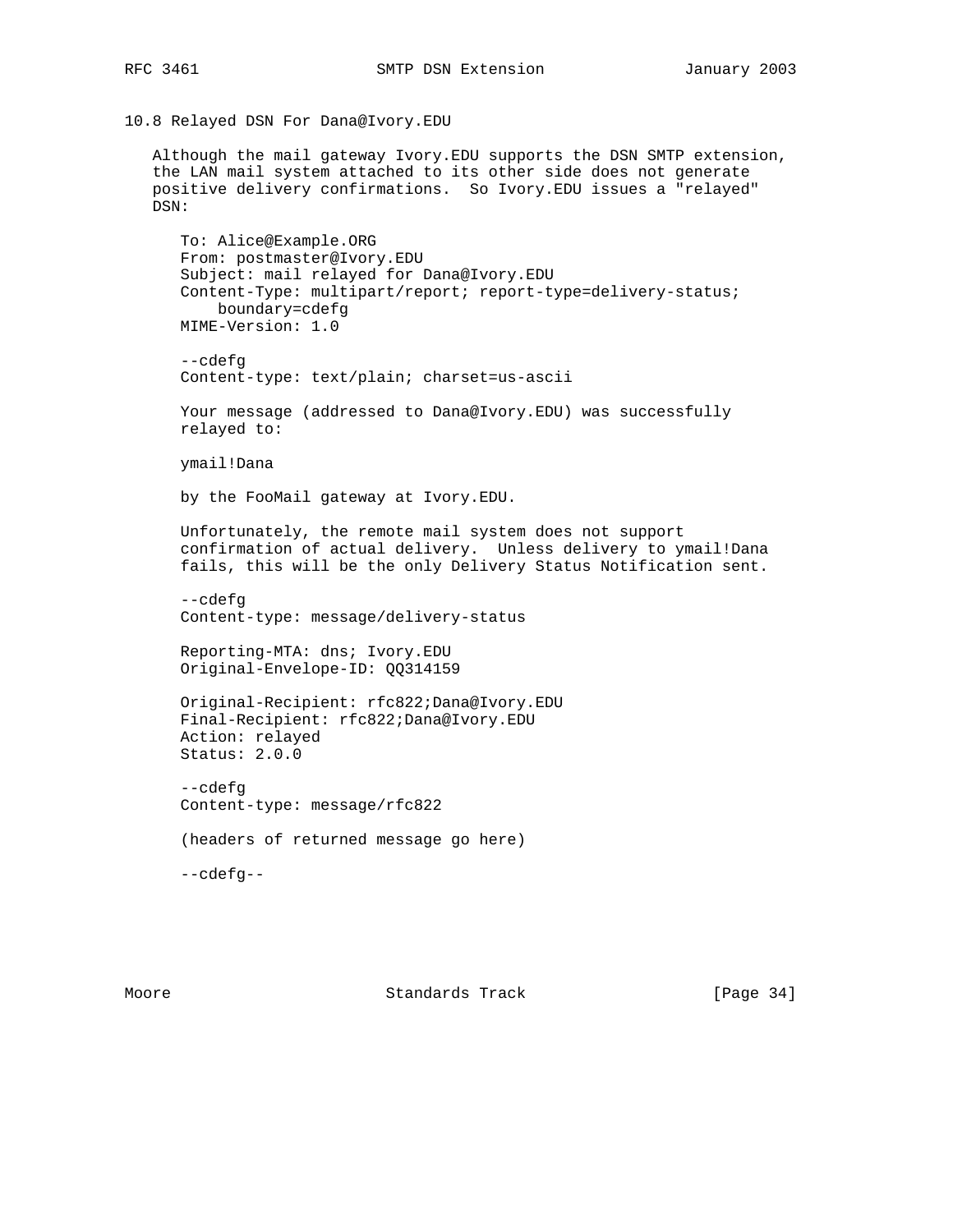10.9 Failure notification for Sam@Boondoggle.GOV

 The message originally addressed to George@Tax-ME.GOV was forwarded to Sam@Boondoggle.GOV, but the MTA for Boondoggle.GOV was unable to deliver the message due to a lack of disk space in Sam's mailbox. After trying for several days, Boondoggle.GOV returned the following DSN:

 To: Alice@Example.ORG From: Postmaster@Boondoggle.GOV Subject: Delivery failure for Sam@Boondoggle.GOV Content-Type: multipart/report; report-type=delivery-status; boundary=defgh MIME-Version: 1.0

 --defgh Your message, originally addressed to George@Tax-ME.GOV, and forwarded from there to Sam@Boondoggle.GOV could not be delivered, for the following reason:

write error to mailbox, disk quota exceeded

 --defgh Content-type: message/delivery-status

 Reporting-MTA: Boondoggle.GOV Original-Envelope-ID: QQ314159

 Original-Recipient: rfc822;George@Tax-ME.GOV Final-Recipient: rfc822;Sam@Boondoggle.GOV Action: failed Status: 4.2.2 (disk quota exceeded)

 --defgh Content-type: message/rfc822

(headers of returned message go here)

--defgh--

- 11. Appendix Changes since RFC 1891
	- updated author's address
	- In examples, changed Pure-Heart.ORG and Big-Bucks.COM to Example.ORG and Example.COM, respectively. Since publication of RFC 1891, the former two domains have been registered.

Moore Standards Track [Page 35]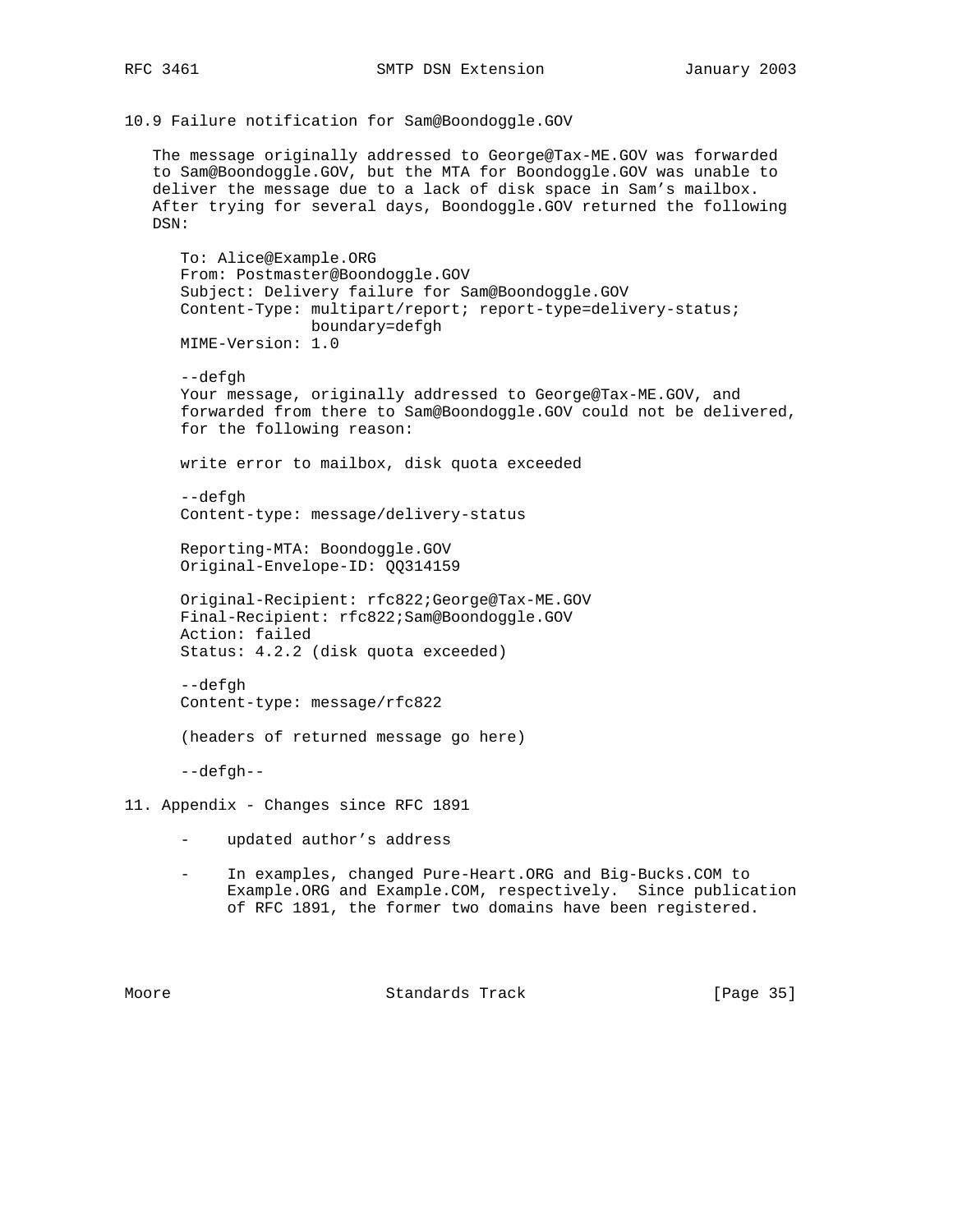- Clarified that ENVID and ORCPT parameters must consist entirely of US-ASCII characters prior to encoding as xtext.
- A Security Considerations section was added.
- 12. References
- 12.1 Normative References
	- [1] Postel, J., "Simple Mail Transfer Protocol", STD 10, RFC 821, August 1982.
	- [2] Crocker, D., "Standard for the format of ARPA Internet Text Messages", STD 11, RFC 822, August 1982.
	- [3] Moore, K., and G. Vaudreuil, "An Extensible Message Format for Delivery Status Notifications", RFC 3464, January 2003.
	- [4] Coded Character Set 7-Bit American Standard Code for Information Interchange, ANSI X3.4-1986.
	- [5] Vaudreuil, G., "The Multipart/Report Content Type for the Reporting of Mail System Administrative Messages", RFC 3462, January 2003.
	- [6] Vaudreuil, G., "Enhanced Mail System Status Codes", RFC 3463, January 2003.
	- [7] Bradner, S., "Key words for use in RFCs to Indicate Requirement Levels", BCP 14, RFC 2119, March 1997.

12.2 Informative References

- [8] Westine, A. and J. Postel, "Problems with the Maintenance of Large Mailing Lists.", RFC 1211, March 1991.
- [9] Crispin, M., "Internet Message Access Protocol Version 4rev1", RFC 2060, December 1996.
- [10] Myers, J. and M. Rose, "Post Office Protocol Version 3", STD 53, RFC 1939, May 1996.
- [11] Braden, R., Ed., "Requirements for Internet Hosts Application and Support", STD 3, RFC 1123, October 1989.

Moore **Standards Track** [Page 36]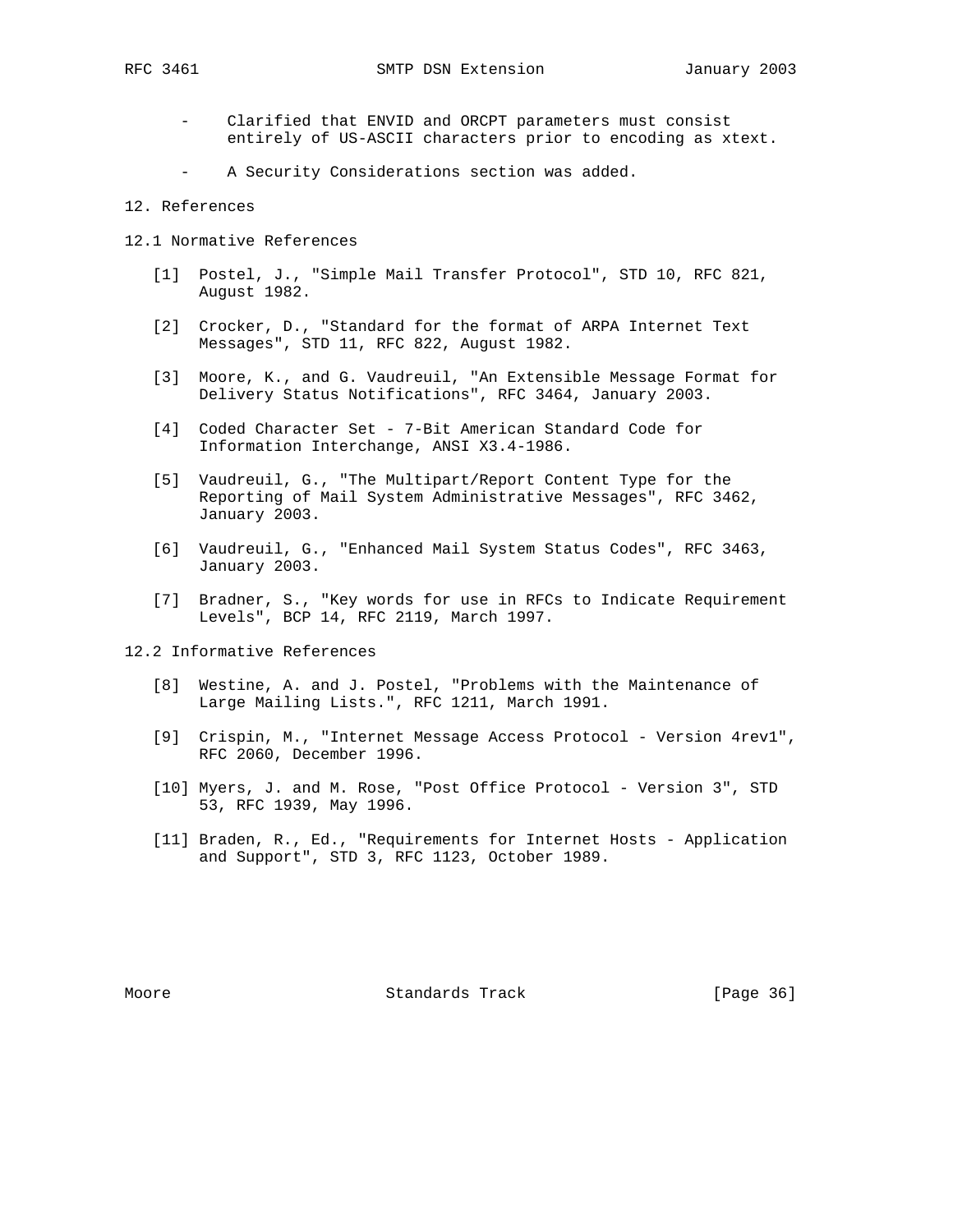13. Author's Address

 Keith Moore University of Tennessee 1122 Volunteer Blvd, Suite 203 Knoxville, TN 37996-3450 USA

EMail: moore@cs.utk.edu

Moore Standards Track [Page 37]